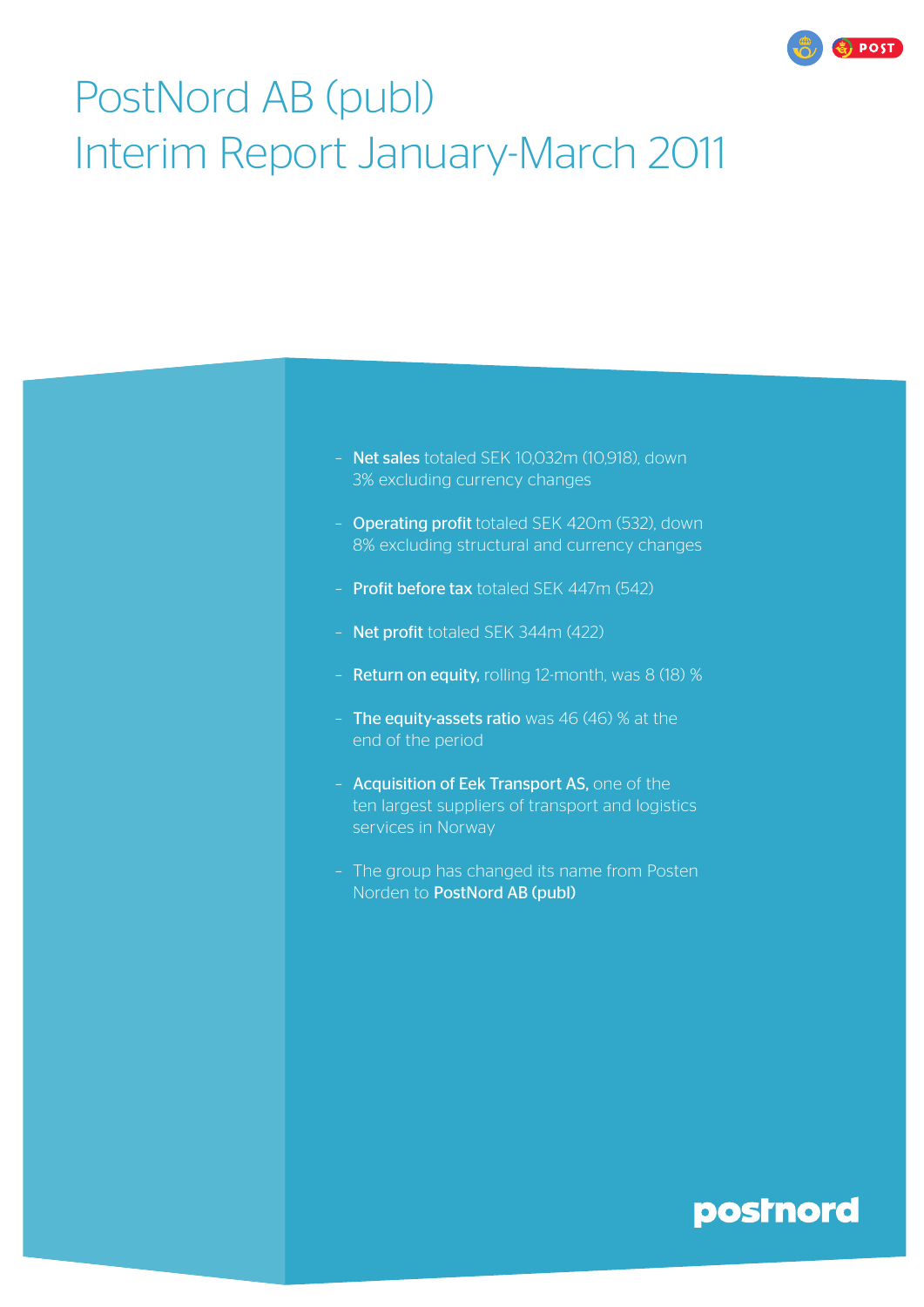## **Contents**

| Message from the CEO                                         | 3  |
|--------------------------------------------------------------|----|
| <b>Highlights</b>                                            | 4  |
| Subsequent events                                            | 4  |
| Net sales and profit                                         | 5  |
| Financial position                                           | 6  |
| Cash flows                                                   | 6  |
| Parent company                                               | 7  |
| Changes in group management                                  |    |
| 2011 Annual General Meeting                                  | 7  |
| Risks and uncertainties for the group and the parent company | 7  |
| Consolidated financial statements                            | 8  |
| Parent company financial statements                          | 19 |
| Quarterly data                                               | 22 |

### Financial calender

| Interim Report January-June 2011             | August 30, 2011  |
|----------------------------------------------|------------------|
| Interim Report January-September 2011        | November 9, 2011 |
| Year-end Report 2011                         | February 2012    |
| Annual Report and Sustainability Report 2011 | March 2012       |
|                                              |                  |

### Mission

PostNord connects people and businesses reliably, efficiently and on time.

## Vision

PostNord delivers world-class communication and logistics solutions to satisfied customers.

PostNord develops strong, profitable international logistics and information logistics operations through ownership, partnership and collaboration.

PostNord is an attractive, stimulating workplace with committed, motivated employees.

PostNord is an environmentally correct choice for its customers.

#### Contact information

Director of Corporate Communications Per Mossberg, +46 (0)8 781 11 94

Chief Financial Officer Bo Friberg, +46 (0)8 781 15 29

Vice President Investor Relations Oscar Hyléen, +46 (0)8 781 14 93 ir@posten.se



Every care has been taken in the translation of this interim report. In the event of discrepancies, however, the Swedish original will supersede the English translation.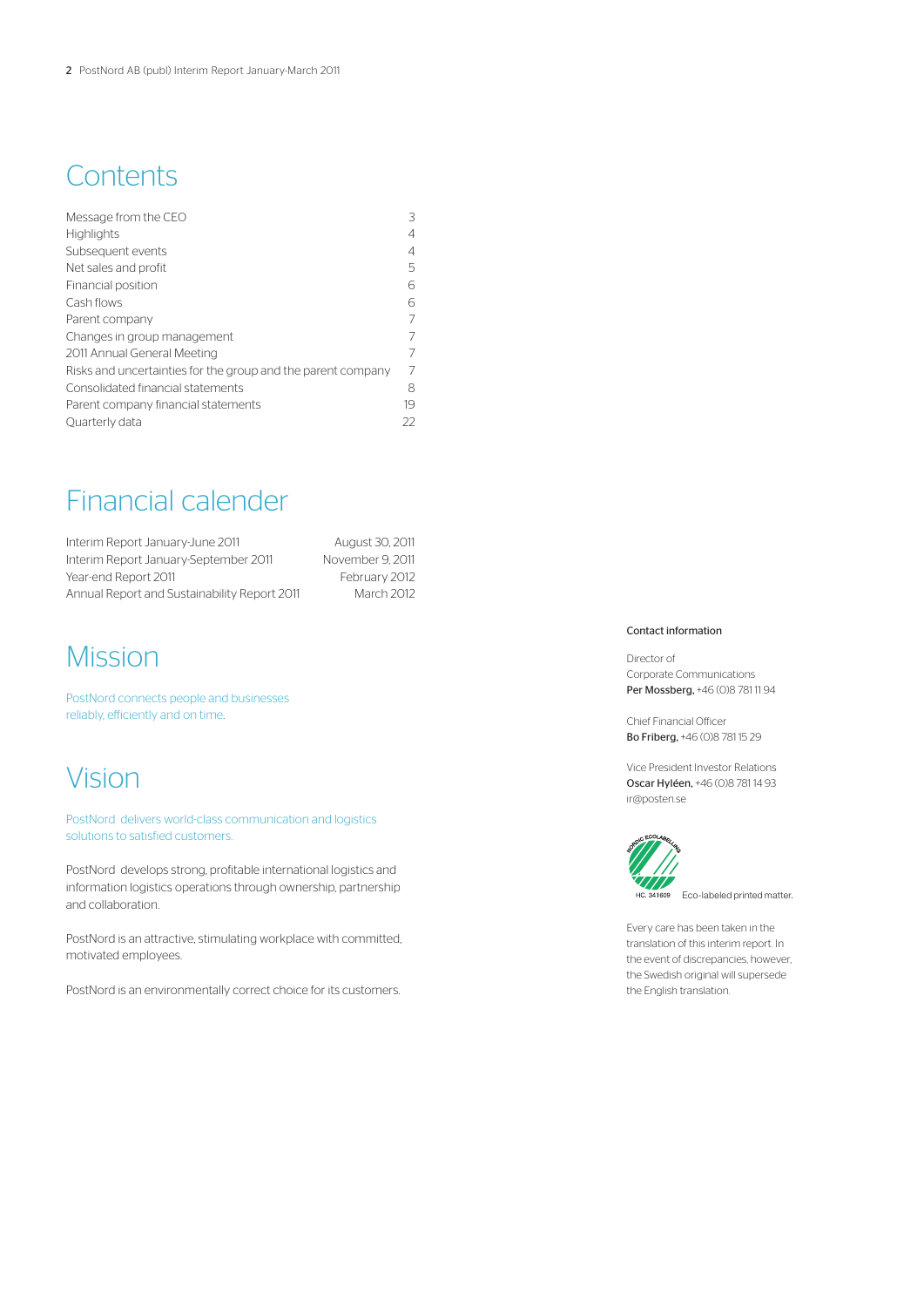# Countering reduced sales and lower earnings with business development and cost adjustments

| SEKm, unless otherwise specified                     | Jan-Mar 2011 | Jan-Mar 2010    |            | Change               | Jan-Dec 2010 |
|------------------------------------------------------|--------------|-----------------|------------|----------------------|--------------|
| Net sales                                            | 10,032       | 10,918          | $-886$     | $-8%$ <sup>1</sup>   | 41,669       |
| Expenses                                             | $-9,652$     | $-10,440$       | 788        | $-8%$                | $-40,589$    |
| Operating profit (EBITDA)                            | 833          | 1,006           | $-173$     | $-17%$               | 3,292        |
| Operating profit (EBIT)                              | 420          | 532             | $-112$     | $-21\%$ <sup>2</sup> | 1,375        |
| Net financial items                                  | 27           | 10              | 17         |                      | $-27$        |
| Profit before tax                                    | 447          | 542             | -95        | $-18%$               | 1,348        |
| Net profit                                           | 344          | 422             | $-78$      | $-18%$               | 1,031        |
| Balance sheet total, end of period                   | 25,946       | 28,875          | $-2,929$   | $-10%$               | 25,783       |
| Cash and cash equivalents, end of period             | 3,500        | 4,814           | $-1,314$   | $-27%$               | 3,640        |
| Equity, end of period                                | 12,015       | 13,222          | $-1,207$   | -9%                  | 11.753       |
| Net financial position excl. pensions, end of period | 2,191        | 3,149           | $-958$     | $-30%$               | 2,354        |
| Cash flows from operating activities                 | 172          | 133             | 39         | 29%                  | 1,824        |
| Operating margin (EBITDA), %                         | 8.3          | 9.2             | $-0.9$     |                      | 7.8          |
| Operating margin (EBIT), %                           | 4.2          | 4.9             | $-0.7$     |                      | 3.3          |
| ROE, rolling 12-month, %                             | 8            | 18 <sup>3</sup> | 10         |                      | 8            |
| Equity-Assets ratio, end of period, %                | 46           | 46              | $\bigcirc$ |                      | 46           |
| Average number of employees                          | 42.189       | 44,582          | $-2,393$   | $-5%$                | 44,060       |

1 Net sales decreased 3% for the period Jan-Mar 2011, excluding currency changes.

2 Operating profit decreased 8% for the period Jan-Mar 2011, excluding structural and currency changes.

3 Includes capital gain of SEK 2,002m from the sale of Post Danmark A/S's shares in Belgian bpost (formerly De Post-La Poste) in July 2009.

### Message from the CEO

The continued strong Swedish economic recovery is reflected in PostNord's volumes for and income from non-priority mail and UDM, as well as in the logistics operations in Sweden. The continued weakness of the Danish economy, combined with heavy competition, had a negative impact on Danish operations. Overall, the group's net sales fell during the quarter due to the strong Swedish krona and the prevailing competition for mail from digital alternatives and other market players in both Sweden and Denmark.

Our Danish mail operations report a significant and accelerated drop in volumes as well as reduced income, reflecting a wave of a communication digitalization on the part of government authorities and large companies in Denmark. The provisions of the new Danish Postal Act allow Breve Danmark to use a new, more diversified price model that more closely links price to production cost, and also improves efficiency potential.

The group continued to reduce costs during the quarter, but this did not entirely compensate for the downward trend in sales. Post-Nord is therefore reporting a decline in operating profit for the first quarter. The operating margin fell to 4.2 percent.

With the Nordic region as its home market, PostNord will be the leading communication and logistics operator in Northern Europe. Following the successful implementation of the merger of Post Danmark A/S and Posten AB, we are now developing the group's long-term strategy to achieve this goal.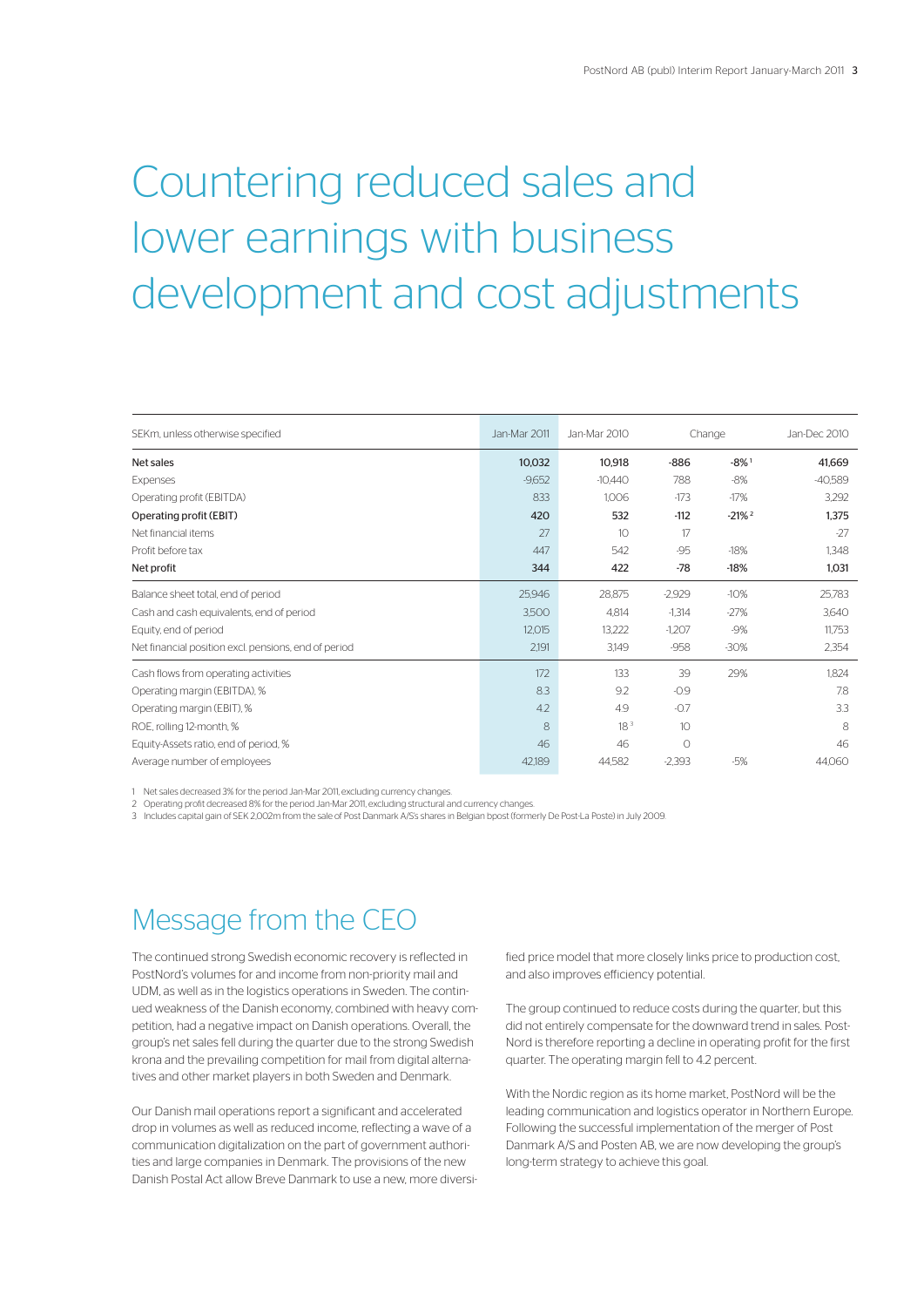To meet the market changes, we are focusing on business and service development. We will continue to actively develop the underlying business. PostNord will also demonstrate the power of innovation and will grow where we see opportunities to develop new, profitable business. We will involve ourselves in partnerships or make acquisitions where we see that we can strengthen our offer or our position.

The acquisition of Eek Transport that we are announcing today is a step in this direction. Through the acquisition, we are complementing our operations in Norway as well as strengthening our position and our opportunities in the Norwegian logistics market.

The market trend and the group's earnings for the first quarter of the year also illustrate the importance of continued, sweeping cost adjustments to counter the major and rapid changes and to improve profitability.

*Lars Idermark*

### **Highlights**

A new Postal Act came into effect in Denmark on January 1, 2011. The new law contains provisions for free competition and the securing of universal postal service obligations by Post Danmark A/S. The law also establishes conditions that allow Post Danmark to continue its commercial operations as supplier of the universal mail service. Improved conditions within selected high cost areas open up for higher efficiency. As a result of the new law, Post Danmark introduced a more market-oriented and differentiated pricing system for different franking formats as of April 1, 2011. The new price structure increases the correlation between price and cost for different franking formats.

On January 19, 2011 the group announced the signing of its agreement with ICA, Coop and Axfood to expand its partner outlet collaboration in Sweden. Through the agreement, the group will strengthen its partner outlet network in grocery stores. The agreement covers a five-year period and aims to further improve access to postal services and the quality of customer service.

On February 3, 2011 the group announced the signing of its agreement with Volvo Cars and Volvo Parts in Volvo Group. The agreement covers the supply of spare parts to shops and retailers. Existing agreements for Sweden and Finland were simultaneously renewed. The agreements represent a total of approximately SEK 100m per year and run through 2013.

Lars Idermark assumed the post of President and CEO on March 1, 2011. Mr. Idermark previously served as President and CEO of the Swedish Cooperative Union (KF). He succeeds Lars G Nordström.

On March 24, 2011 the group announced the signing of a new framework agreement with 70 municipalities, six county councils and several local government companies in Sweden through a public bid. The agreement is for a four-year period and covers pallet, parcel and express deliveries as well as the option of additional delivery, internal mail and food transport services.

### Subsequent events

On May 18, 2011, the group announced its signing of a contract with Eek Holding AS for the cash acquisition of Eek Transport AS. Eek Transport had sales of NOK 265 million in 2010 and is among the ten largest suppliers of transport and logistics services in Norway. Eek Transport runs nationwide operations within Norway and has its own capacity and agency collaborations. Eek Transport was named 2010 Transport Company of the Year by the Norwegian Hauliers' Association. The acquisition complements PostNord's operations in Norway and strengthens the group's position and opportunities in Norway's growing logistics market. The transaction is contingent on the approval of the Norwegian Competition Authority.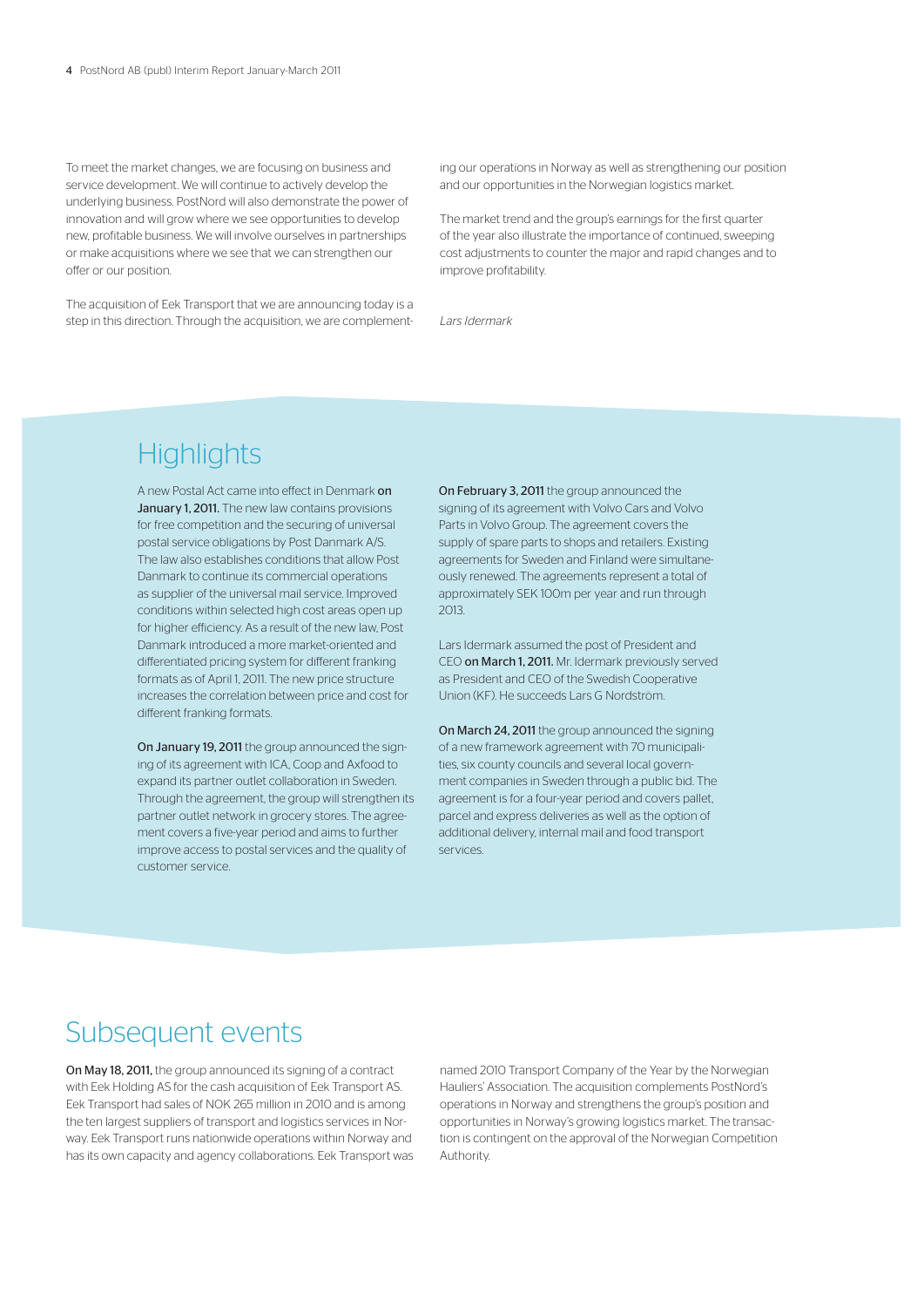### Net sales and profit

#### Net sales

|                        |              |              |        |        |            | Of which |                                          |
|------------------------|--------------|--------------|--------|--------|------------|----------|------------------------------------------|
| <b>SEKm</b>            | Jan-Mar 2011 | Jan-Mar 2010 | Change |        | Structural | Currency | Change excl.<br>structural<br>& currency |
| <b>Breve Danmark</b>   | 2.406        | 3,034        | $-628$ | $-21%$ |            | $-10%$   | $-11%$                                   |
| Meddelande Sverige     | 3,886        | 3,978        | $-92$  | $-2\%$ |            | 0%       | $-2%$                                    |
| Information Logistics  | 845          | 908          | $-63$  | $-7%$  |            | $-5%$    | $-2%$                                    |
| Logistics              | 3,037        | 3,148        | $-111$ | $-4%$  |            | $-5%$    | 2%                                       |
| Other and eliminations | $-142$       | $-150$       | 8      |        |            |          |                                          |
| PostNord Group         | 10,032       | 10.918       | $-886$ | -8%    | 0%         | $-5%$    | $-3%$                                    |

#### Operating profit

| <b>SEKm</b>            | Jan-Mar 2011 | Jan-Mar 2010 |        | Change   |        | Change excl.<br>structural<br>& currency |
|------------------------|--------------|--------------|--------|----------|--------|------------------------------------------|
| <b>Breve Danmark</b>   | 57           | 277          | $-220$ | $-79%$   | $-151$ | $-61%$                                   |
| Meddelande Sverige     | 280          | 300          | $-20$  | $-7%$    | $-21$  | $-7%$                                    |
| Information Logistics  | $-1$         | $-11$        | 10     | 91%      | 11     | 92%                                      |
| Logistics              | 50           | $-2$         | 52     | $>100\%$ | 55     | $>100\%$                                 |
| Other and eliminations | 34           | $-32$        | 66     |          | 66     |                                          |
| PostNord Group         | 420          | 532          | $-112$ | $-21%$   | -40    | $-8%$                                    |

#### January-March

Net sales totaled SEK 10,032m (10,918). The group's reported net sales were adversely affected by the strong Swedish krona. Net sales fell 3% excluding currency changes, primarily due to increasing heavy competition from digital alternatives.

The Danish economy remains weak. Due to increased competition from digitalization and competition from other operators, Breve Danmark (Mail) experienced extensive volume and income reductions in both mail and UDM (unaddressed direct mail). Established solutions for mass mailing of information from government authorities and major companies via internet have increased significantly in Denmark, and this drives competition. PostNord is participating in this trend towards increased digitalization with its own partly owned digital services in Denmark, though these do not compensate for the reduced income from physical mail items.

Meddelande Sverige (Mail) was affected by the strong Swedish economy with increased volumes for non-priority mail and UDM. In spite of this, sales fell within the business area due to a decrease in priority mail volumes following competition from digital alternatives.

Information Logistics was also impacted by digitalization, though net sales in Sweden were up due to factors including new customer contracts within the business area's division Information Logistics.

Sales growth in business area Logistics continued, excluding exchange rate fluctuations, driven by operations in Sweden and Norway. During the year's first quarter, the group's parcel volumes fell due to heavy competition in the Danish market. Logistics took additional measures during the quarter to broaden the Nordic infrastructure. Efforts are underway to further strengthen the competitiveness of the Nordic offer and increase efficiency within business operations.

Group operating expenses, excluding structural and currency changes, fell 3%. The reduction in expenses is attributable to the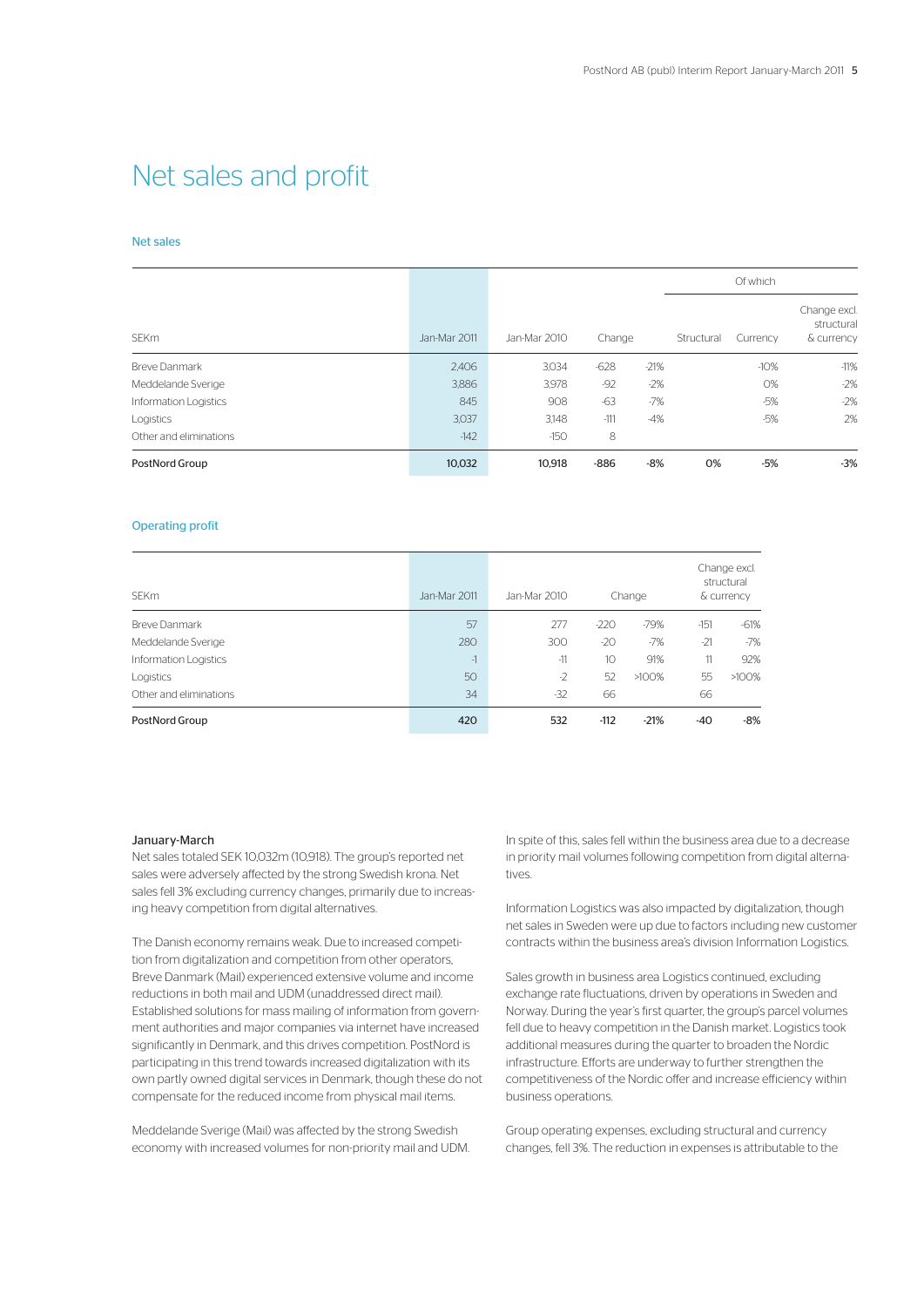adjustment of costs to lower volumes, chiefly reduced personnel expenses, and to other effects of ongoing action programs.

Structural measures were represented by restructuring costs of SEK 59m (18), primarily attributable to adjustments and efficiency measures in production capacity and to administrative rationalizations. The increase reflects structural measures taken within Breve Danmark.

Operating profit totaled SEK 420m (532), a reduction of 8% excluding structural and currency changes. The further decrease in mail volumes puts pressure on PostNord's profits, and the decline in income has not been fully compensated through adjustments on the cost side. New result improvement activities were launched within the Danish operations to counter the market trend.

Net financial items totaled SEK 27m (10). The change is due mainly to a decrease in interest-bearing liabilities and to higher interest rate levels.

Net profit totaled SEK 344m (422). Tax totaled SEK -103m (-120).

Return on equity, rolling 12-month, was 8 (18) %. The comparative period includes a capital gain of SEK 2,002m from the sale of Post Danmark A/S's share in the Belgian bpost (formerly De Post-La Poste) in July 2009.

### Financial position

Group equity as of March 31, 2011 totaled SEK 12,015m, up SEK 262m from December 31, 2010. Exchange rate fluctuations, primarily in SEK versus DKK, EUR and NOK, produced a translation effect of SEK -82m. The change in goodwill as compared to December 31, 2010 represents translation differences. The equity-assets ratio as of March 31, 2011 was 46%, unchanged from December 31, 2010.

Net financial position totaled SEK 4,092m, an increase of SEK 213m from December 31, 2010. Excluding pensions, the net financial position totaled SEK 2,192m, down SEK 162m from December 31, 2010.

#### Consolidated net financial position

| <b>SFKm</b>                                        | Mar 31, 2011 |       | Mar 31, 2010 Dec 31, 2010 |
|----------------------------------------------------|--------------|-------|---------------------------|
| <b>Financial investments</b>                       | 147          | 149   | 155                       |
| Long-term receivables                              | 14           | 17    | 13                        |
| Short-term investments                             |              |       |                           |
| Cash and cash equivalents                          | 3.500        | 4.814 | 3.640                     |
| <b>Total financial assets</b>                      | 3,661        | 4.981 | 3.808                     |
|                                                    |              |       |                           |
| Long-term interest-bearing liabilities             | 1.028        | 1.244 | 1.047                     |
| Current interest-bearing liabilities               | 441          | 588   | 407                       |
| <b>Total financial liabilities</b>                 | 1,469        | 1.832 | 1.454                     |
| Net financial position excl.<br>pensions           | 2,192        | 3,149 | 2,354                     |
| Long-term receivables,<br>pension-related assets   | 3,329        | 3.220 | 2.983                     |
| Pension provisions,<br>pension-related liabilities | 1,429        | 1,618 | 1.458                     |
| Net financial position<br>incl. pensions           | 4.092        | 4.751 | 3.879                     |

### Cash flows

#### January-March

Cash flows from operating activities before changes in working capital totaled SEK 265m (472). The liquidity effect as regards pensions totaled SEK -344m (-342). No compensation for pension payments of SEK 215m (195), safeguarded by Posten's Pension Fund, was received during the period or during the corresponding period last year. Change in working capital totaled SEK -93m (-339). This improvement is mainly attributable to improved cash flows from other operating liabilities.

Investments totaled SEK 327m (173). Investments in tangible fixed assets totaled SEK 301m (145) and were primarily attributable to sorting equipment and vehicles. Investments in intangible assets totaled SEK 51m (70). The intangible investments were made primarily in capitalization related to the integration of joint IT solutions. Acquisitions totaling SEK 26m (0) are attributable to land and buildings for new terminal structures.

Cash flows from financing activities totaled SEK 19m (33).

Cash and cash equivalents totaled SEK 3,500m at the end of the period, down SEK 140m from December 31, 2010, of which SEK -4m (-31) is attributable to translation differences.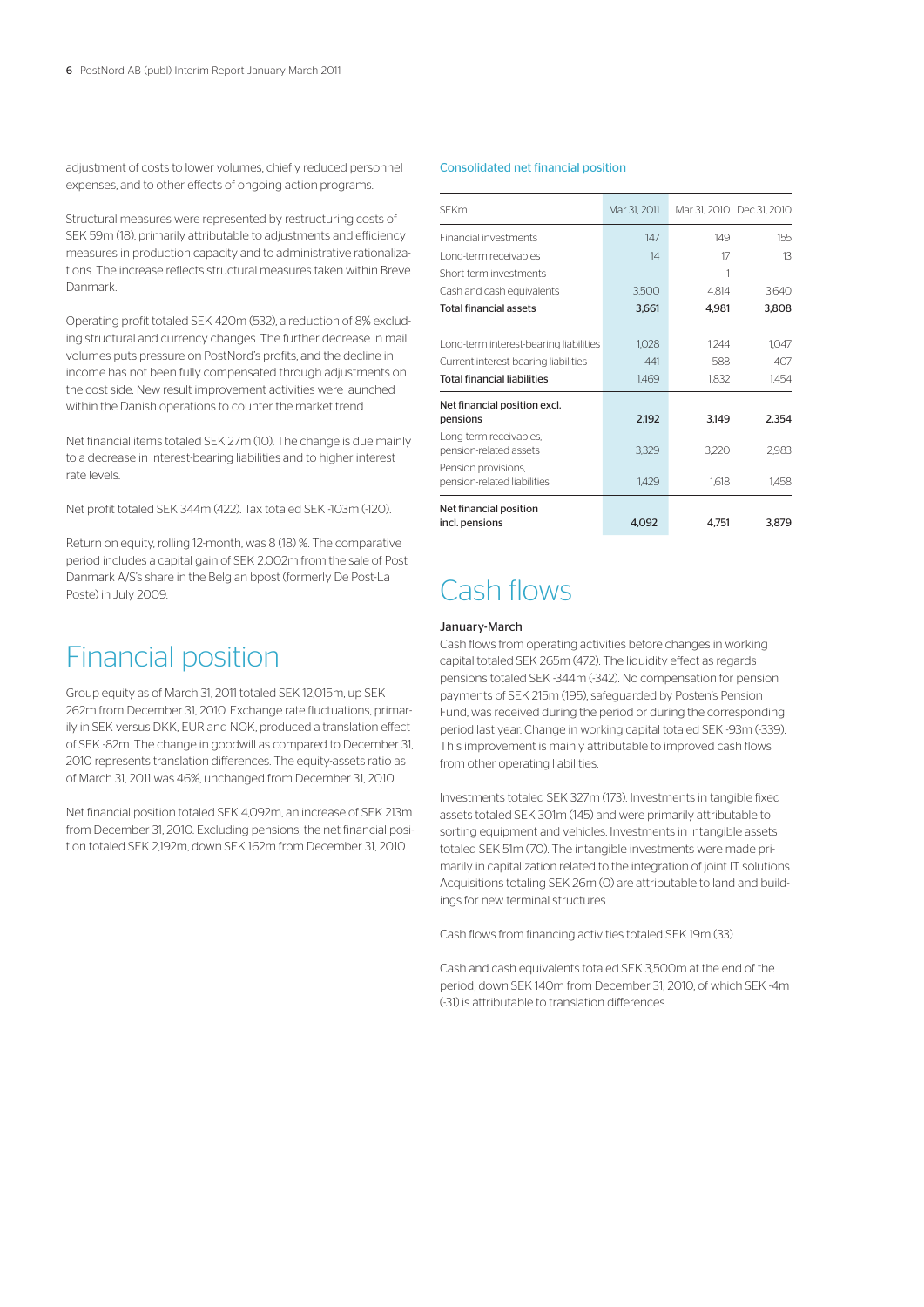### Parent company

The parent company, which has changed its name to PostNord AB (publ), ran an extremely limited operation and has only one employee, the President/CEO. No net sales were reported for the period. Operating expenses totaled SEK 3m (4) and were attributable in full to personnel expenses for the CEO. Financial items totaled SEK 1m (-49); last year's figure was primarily attributable to currency effects. Profit before tax totaled SEK 2m (-53) and profit after tax totaled SEK 2m (-39). No cash and cash equivalents were reported and no investments were made in tangible fixed assets.

### Changes in group management

Lars Idermark assumed the post of President and CEO on March 1, 2011. Mr. Idermark previously served as President and CEO of the Swedish Cooperative Union (KF). He succeeds Lars G Nordström.

## 2011 Annual General Meeting

#### Dividend

The AGM resolved to distribute a dividend of SEK 0.50 per share, for a total of SEK 1 billion, to the shareholders in accordance with the proposal of the board. SEK 400m of this dividend represents an extraordinary dividend.

#### Re-election of board members

The AGM also resolved that the Board of Directors shall be comprised of eight AGM-elected members and no deputies. The AGM re-elected all board members: Fritz H. Schur, Mats Abrahamsson, Ingrid Bonde, Gunnel Duveblad, Bjarne Hansen, Torben Janholt, Anne Birgitte Lundholt and Richard Reinius. Fritz H. Schur was re-elected as Chairman of the Board.

#### Financial targets

The AGM adopted financial targets for the group through the year 2013. Return on equity shall total 10 percent over a business cycle, and the equity-assets ratio shall be at least 35 percent. At least 40 percent of net profit shall be distributed to the owners.

#### Changes to the by-laws

The AGM decided to make a number of changes to the by-laws, including changing the company's business name from Posten Norden AB to PostNord AB.

### Risks and uncertainties for the group and the parent company

Risks, risk management and factors that may affect the parent company's and the group's businesses are described in PostNord's (formerly Posten Norden) 2010 Annual Report. Changes thereto are set forth below.

Competition in Denmark from digital alternatives was significantly greater than anticipated during the first quarter, placing greater demand on the successful implementation of planned and initiated activities to limit the impact of declining volumes.

In early May 2011, the Swedish Competition Authority conducted an on-site inspection of Posten Meddelande AB. The Competition Authority's investigation is still underway. In May 2011, Bring Citymail Denmark A/S, owned by Norwegian state-owned Posten Norge, sued Post Danmark A/S in Copenhagen City Court, alleging volume losses and associated economic damages resulting from Post Danmark's violation of anti-trust regulations. These events do not give rise to any changes in terms of the group's risk situation.

This report has not been audited.

Stockholm, May 18, 2011 PostNord AB (publ)

*Lars Idermark* President and CEO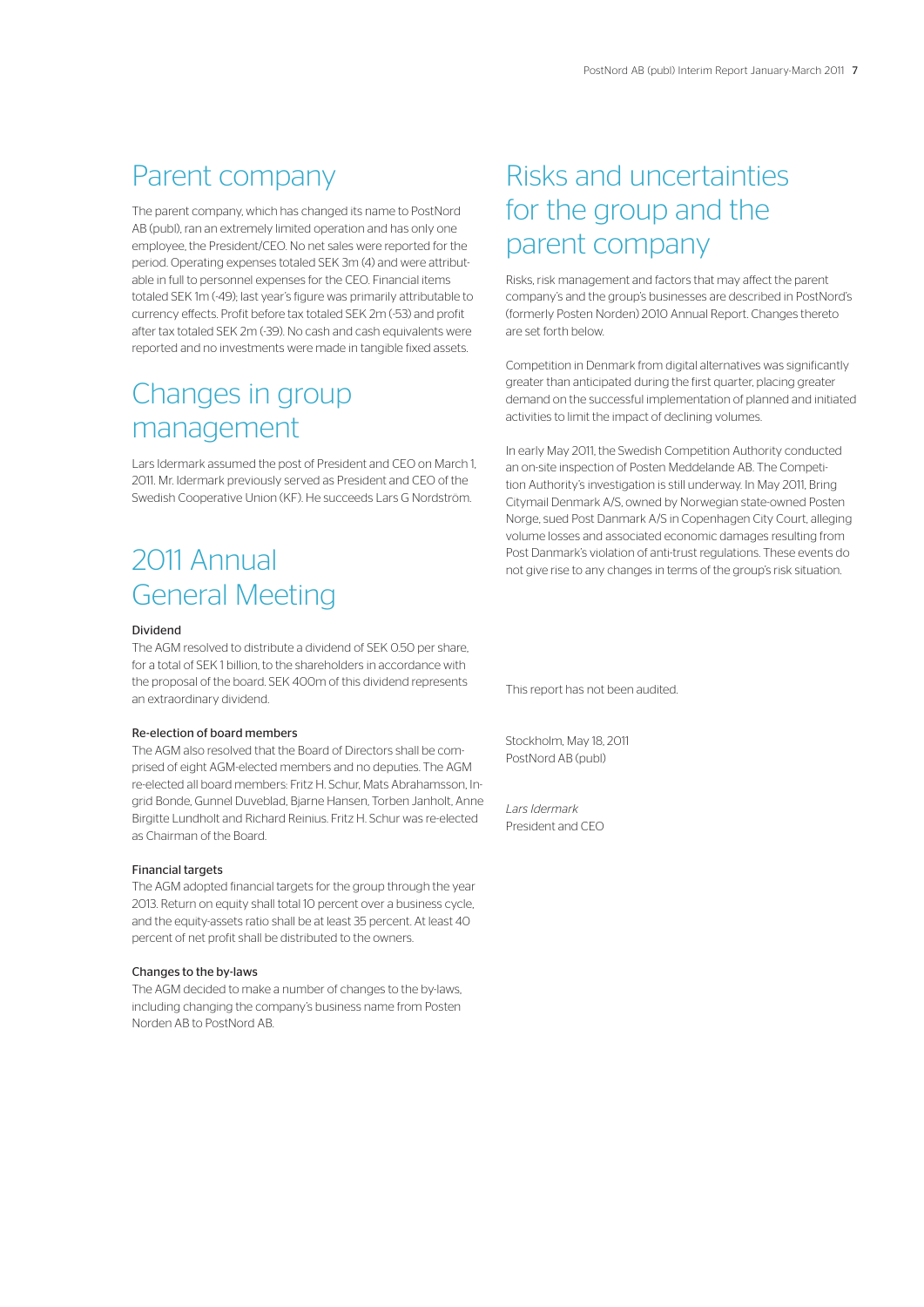# Consolidated financial statements

### Income statement

| <b>SEKm</b>                                                         | Note           | Jan-Mar 2011   | Jan-Mar 2010   | Change    | Jan-Dec 2010 |
|---------------------------------------------------------------------|----------------|----------------|----------------|-----------|--------------|
|                                                                     | 1, 2           |                |                |           |              |
| Net sales                                                           |                | 10,032         | 10,918         | $-8%$     | 41,669       |
| Other income                                                        |                | 38             | 50             | $-24%$    | 289          |
| Income                                                              | 3              | 10,070         | 10,968         | $-8%$     | 41,958       |
| Personnel expenses                                                  | $\overline{4}$ | $-4,867$       | $-5,507$       | $-12%$    | $-20,551$    |
| Transport expenses                                                  |                | $-1,831$       | $-1,882$       | $-3%$     | $-7,384$     |
| Other expenses                                                      | 5              | $-2,541$       | $-2,577$       | $-1%$     | $-10,737$    |
| Depreciation and impairment of tangible and intangible fixed assets |                | $-413$         | $-474$         | $-13%$    | $-1,917$     |
| Expenses                                                            |                | $-9,652$       | $-10,440$      | $-8%$     | $-40,589$    |
| Participations in the earnings of associated companies              |                | $\overline{2}$ | $\overline{4}$ |           | 6            |
| <b>OPERATING PROFIT</b>                                             |                | 420            | 532            | $-21%$    | 1,375        |
| Financial income                                                    |                | 74             | 57             | 30%       | 174          |
| Financial expenses                                                  |                | $-47$          | $-47$          | <b>O%</b> | $-201$       |
| Net financial items                                                 |                | 27             | 10             | 170%      | $-27$        |
| Profit before tax                                                   |                | 447            | 542            | $-18%$    | 1,348        |
| Tax                                                                 |                | $-103$         | $-120$         | $-14%$    | $-317$       |
| <b>NET PROFIT</b>                                                   |                | 344            | 422            | $-18%$    | 1,031        |
| Attributable to                                                     |                |                |                |           |              |
| Parent company shareholders                                         |                | 343            | 421            | $-19%$    | 1,030        |
| Minority interests                                                  |                |                |                | 0%        | 1            |
| Earnings per share, SEK                                             |                | O.17           | 0.21           | $-19%$    | 0.51         |

## Comprehensive income statement

| <b>SEKm</b>                                                        | Jan-Mar 2011 | Jan-Mar 2010 | Change | Jan-Dec 2010 |
|--------------------------------------------------------------------|--------------|--------------|--------|--------------|
| Net profit                                                         | 344          | 422          | $-18%$ | 1.031        |
| Other comprehensive income for the period, translation differences | $-82$        | $-554$       |        | $-1174$      |
| <b>COMPREHENSIVE INCOME</b>                                        | 262          | $-132$       |        | $-143$       |
| Attributable to                                                    |              |              |        |              |
| Parent company shareholders                                        | 261          | $-132$       |        | $-138$       |
| Minority interests                                                 |              |              |        | -5           |
|                                                                    |              |              |        |              |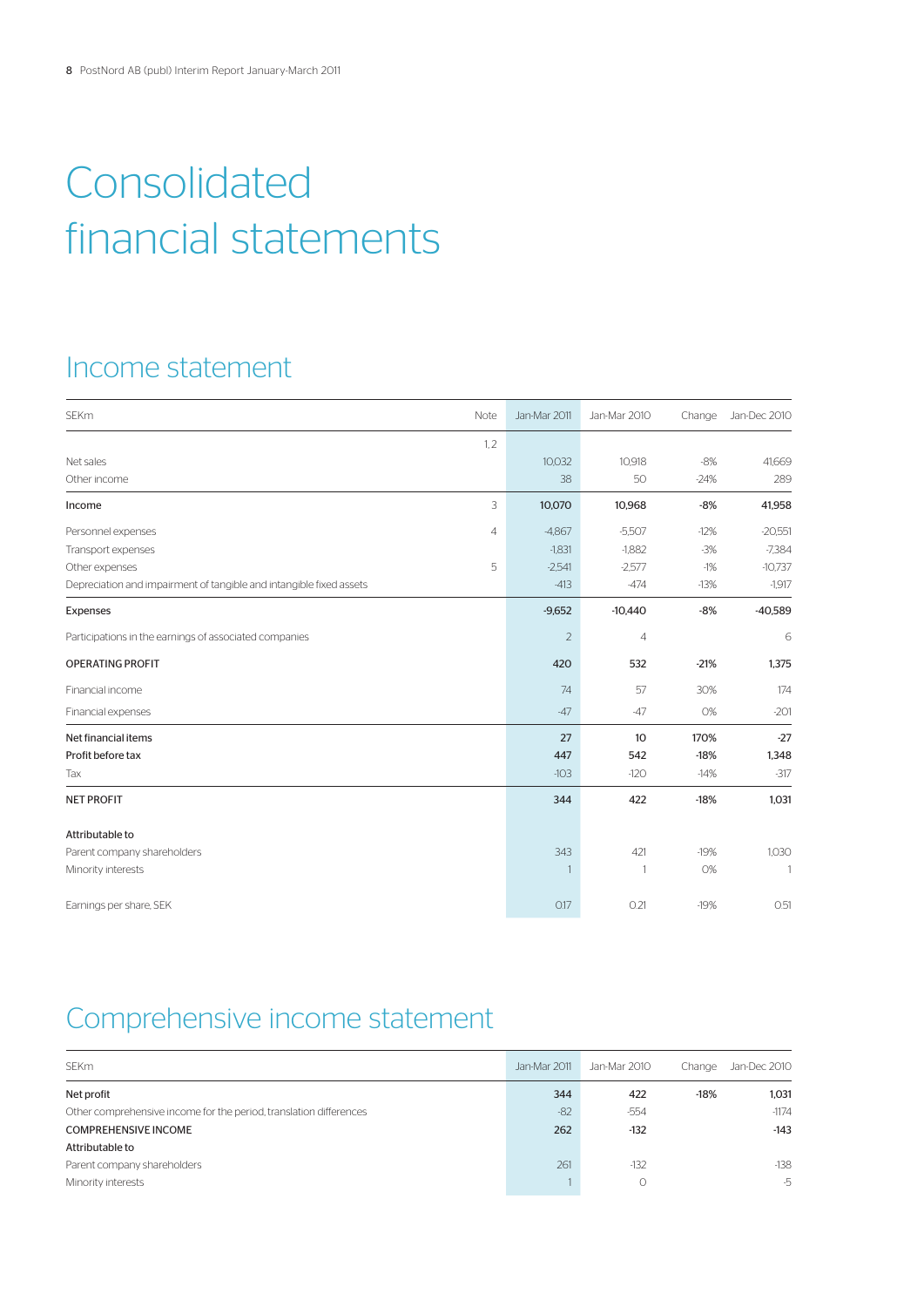## Balance sheets

| SEKm<br>Note                                              | Mar 31, 2011 | Mar 31, 2010   | Dec 31, 2010 |
|-----------------------------------------------------------|--------------|----------------|--------------|
| 1, 2                                                      |              |                |              |
| <b>ASSETS</b>                                             |              |                |              |
| Goodwill                                                  | 2,783        | 2,948          | 2,806        |
| Other intangible assets                                   | 1,452        | 1,826          | 1,493        |
| Tangible fixed assets                                     | 7,763        | 8,591          | 7,868        |
| Participations in associated companies and joint ventures | 85           | 100            | 95           |
| Financial investments                                     | 147          | 149            | 155          |
| 6<br>Long-term receivables                                | 3,343        | 3,237          | 2,996        |
| Deferred tax assets                                       | 151          | 178            | 136          |
| <b>Total fixed assets</b>                                 | 15,724       | 17,029         | 15,549       |
| Inventory                                                 | 268          | 290            | 275          |
| Tax assets                                                | 322          | 204            | 338          |
| Accounts receivable                                       | 4,335        | 4,526          | 4,262        |
| Prepaid expenses and accrued income                       | 1,385        | 1,616          | 1,266        |
| Other receivables                                         | 412          | 395            | 453          |
| Short-term investments                                    |              | $\overline{1}$ |              |
| Cash and cash equivalents                                 | 3,500        | 4,814          | 3,640        |
| Total current assets                                      | 10,222       | 11,846         | 10,234       |
| <b>TOTAL ASSETS</b>                                       | 25,946       | 28,875         | 25,783       |
| <b>EQUITY AND LIABILITIES</b>                             |              |                |              |
| <b>EQUITY</b>                                             |              |                |              |
| Capital stock                                             | 2,000        | 2,000          | 2,000        |
| Other contributed equity                                  | 9,954        | 9,954          | 9,954        |
| Reserves                                                  | $-1,594$     | $-896$         | $-1,512$     |
| Retained earnings                                         | 1,645        | 2,133          | 1,302        |
| Total equity attributable to parent company shareholders  | 12,005       | 13,191         | 11,744       |
| Minority interests                                        | 10           | 31             | 9            |
| <b>TOTAL EQUITY</b>                                       | 12,015       | 13,222         | 11,753       |
| <b>LIABILITIES</b>                                        |              |                |              |
| Long-term interest-bearing liabilities                    | 1,028        | 1,244          | 1,047        |
| Other long-term liabilities                               | 64           | 55             | 68           |
| Pension provisions                                        | 1,429        | 1,618          | 1,458        |
| 7<br>Other provisions                                     | 1,772        | 1,874          | 1,703        |
| Deferred tax liabilities                                  | 861          | 766            | 797          |
| Total long-term liabilities                               | 5,154        | 5,557          | 5,073        |
| Current interest-bearing liabilities                      | 441          | 588            | 407          |
| Accounts payable                                          | 1,742        | 1,662          | 1,992        |
| Tax liabilities                                           | 99           | 112            | 162          |
| Other current liabilities                                 | 1,628        | 1,923          | 1,593        |
| 8<br>Accrued expenses and deferred income                 | 4,410        | 5,113          | 4,288        |
| $\overline{7}$<br>Other provisions                        | 457          | 698            | 515          |
| <b>Total current liabilities</b>                          | 8,777        | 10,096         | 8,957        |
| <b>TOTAL LIABILITIES</b>                                  | 13,931       | 15,653         | 14,030       |
| TOTAL EQUITY AND LIABILITIES                              | 25,946       | 28,875         | 25,783       |

For information on the group's pledged assets and contingent liabilities, see Note 9.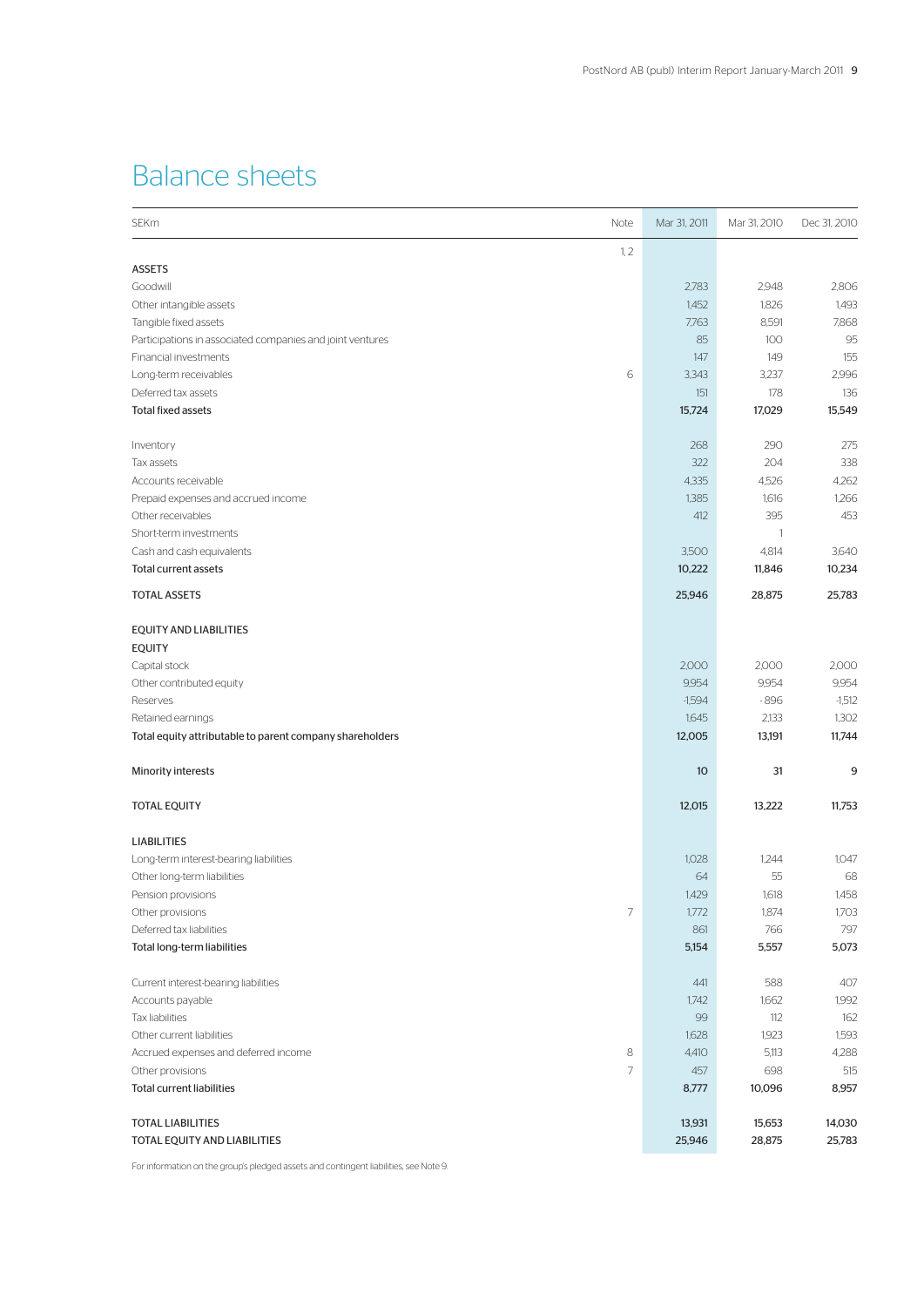# Statement of cash flows

| <b>SEKm</b>                                                   | Jan-Mar 2011 | Jan-Mar 2010 | Jan-Dec 2010 |
|---------------------------------------------------------------|--------------|--------------|--------------|
| <b>OPERATING ACTIVITIES</b>                                   |              |              |              |
| Profit before tax                                             | 447          | 542          | 1,348        |
| Adjustments for non-cash items:                               |              |              |              |
| Reversal of depreciation and impairments                      | 413          | 474          | 1,917        |
| Capital gain/loss on sale of fixed assets                     | 7            | 6            | 55           |
| Pension provisions                                            | $-34$        | 69           | 842          |
| Other provisions                                              | $-121$       | $-111$       | $-367$       |
| Other items not affecting liquidity                           | 17           | $-7$         | -19          |
| Pensions, net liquidity effect                                | $-344$       | $-342$       | $-1,036$     |
| Other provisions, liquidity effect                            | $-19$        | $-29$        | $-104$       |
| Tax paid                                                      | $-101$       | $-130$       | $-335$       |
| Cash flows from operating activities before changes           |              |              |              |
| in working capital                                            | 265          | 472          | 2,301        |
| Cash flows from changes in working capital                    |              |              |              |
| Increase(-)/decrease(+) in inventories                        | 7            | 10           | 24           |
| Increase(-)/decrease(+) in accounts receivable                | $-73$        | $-31$        | 233          |
| Increase(-)/decrease(+) in other operating receivables        | $-85$        | 64           | 360          |
| Increase(+)/decrease(-) in accounts payable                   | $-251$       | $-234$       | 96           |
| Increase(+)/decrease(-) in other operating liabilities        | 304          | $-131$       | $-1,307$     |
| Other changes in working capital                              | 5            | $-17$        | 117          |
| Changes in working capital                                    | $-93$        | $-339$       | $-477$       |
| Cash flows from operating activities                          | 172          | 133          | 1,824        |
| <b>INVESTING ACTIVITIES</b>                                   |              |              |              |
| Purchase of tangible fixed assets                             | $-301$       | $-145$       | $-1,050$     |
| Sale of tangible fixed assets                                 | 26           | 26           | 53           |
| Capitalized development expenditures                          | $-34$        | $-60$        | $-184$       |
| Purchase of other intangible assets                           | $-17$        | $-10$        | $-38$        |
| Sale of intangible assets                                     |              |              | 4            |
| Acquisition of subsidiary/business, net liquidity effect      | $-26$        |              |              |
| Purchase of financial assets                                  |              |              | $-5$         |
| Sale of financial assets                                      | 25           | 16           | 21           |
| Cash flows from investing activities                          | $-327$       | $-173$       | $-1,199$     |
| <b>FINANCING ACTIVITIES</b>                                   |              |              |              |
| Amortized loans                                               |              |              | $-123$       |
| Amortized finance leasing liabilities                         | $-4$         | $-34$        | $-110$       |
| Dividend(s) paid to parent company's owner                    |              |              | $-1,440$     |
| Dividend(s) paid to minority interests                        |              |              | -3           |
| Buy-back, minority Post Danmark A/S                           |              | -4           | $-19$        |
| Increase(+)/decrease(-) in other interest-bearing liabilities | 23           | 71           | $-87$        |
| Cash flows from financing activities                          | 19           | 33           | $-1,782$     |
| <b>CASH FLOWS FOR THE PERIOD</b>                              | $-136$       | -7           | $-1,157$     |
| Cash and cash equivalents, beginning of the period            | 3,640        | 4,852        | 4,852        |
| Translation difference in cash and cash equivalents           | $-4$         | $-31$        | $-55$        |
| Cash and cash equivalents, end of the period                  | 3,500        | 4,814        | 3,640        |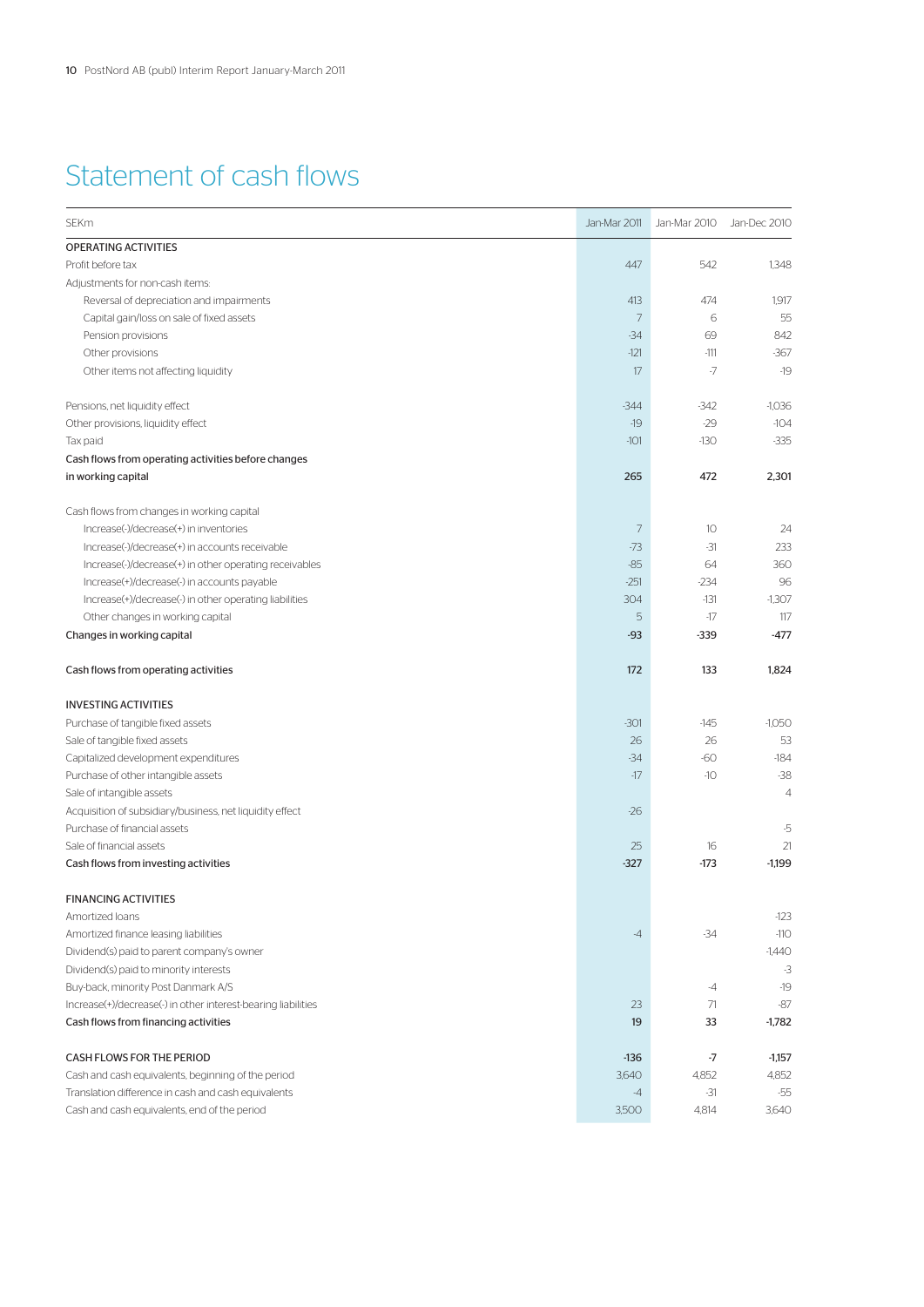# Statement of changes in equity

|                                           | Equity attributable to parent company shareholders |                                |                                    |                          |          |                      |                 |
|-------------------------------------------|----------------------------------------------------|--------------------------------|------------------------------------|--------------------------|----------|----------------------|-----------------|
| <b>SEKm</b>                               | Capital<br>stock <sup>1</sup>                      | Other<br>contributed<br>equity | Currency<br>translation<br>reserve | Accum. profit<br>or loss | Total    | Minority<br>interest | Total<br>equity |
| Beginning balance as of 01-01-2010        | 2.000                                              | 9.898                          | $-343$                             | 1.712                    | 13.267   | 91                   | 13.358          |
| Net profit                                |                                                    |                                |                                    | 421                      | 421      |                      | 422             |
| Other comprehensive profit for the period |                                                    |                                | $-553$                             |                          | $-553$   | $\cdot$ 1            | $-554$          |
| Redemption, Post Danmark A/S shares       |                                                    | 56                             |                                    |                          | 56       | $-60$                | $-4$            |
| Ending balance as of 03-31-2010           | 2.000                                              | 9.954                          | $-896$                             | 2,133                    | 13,191   | 31                   | 13,222          |
| Beginning balance as of 04-01-2010        | 2,000                                              | 9.954                          | $-896$                             | 2.133                    | 13.191   | 31                   | 13,222          |
| Net profit                                |                                                    |                                |                                    | 609                      | 609      |                      | 609             |
| Other comprehensive profit for the period |                                                    |                                | $-616$                             |                          | $-616$   | -4                   | $-620$          |
| Redemption, Post Danmark A/S shares       |                                                    |                                |                                    |                          |          | $-15$                | $-15$           |
| Dividend <sup>2</sup>                     |                                                    |                                |                                    | $-1,440$                 | $-1,440$ | -3                   | $-1,443$        |
| Ending balance as of 12-31-2010           | 2,000                                              | 9,954                          | $-1,512$                           | 1,302                    | 11.744   | 9                    | 11,753          |
| Beginning balance as of 01-01-2011        | 2.000                                              | 9.954                          | $-1.512$                           | 1.302                    | 11.744   | 9                    | 11.753          |
| Net profit                                |                                                    |                                |                                    | 343                      | 343      |                      | 344             |
| Other comprehensive profit for the period |                                                    |                                | $-82$                              |                          | $-82$    |                      | $-82$           |
| Ending balance as of 03-31-2011           | 2.000                                              | 9.954                          | $-1,594$                           | 1.645                    | 12,005   | 10                   | 12,015          |

1 Number of shares is 2,000,000,001: 1,524,905,971 series A shares and 475,094,030 series B shares.

2 A dividend of SEK 1,440m (SEK 0.72 per share) was distributed to the owners; Svensk Adressändring AB distributed a dividend of SEK 3m to minority shareholders.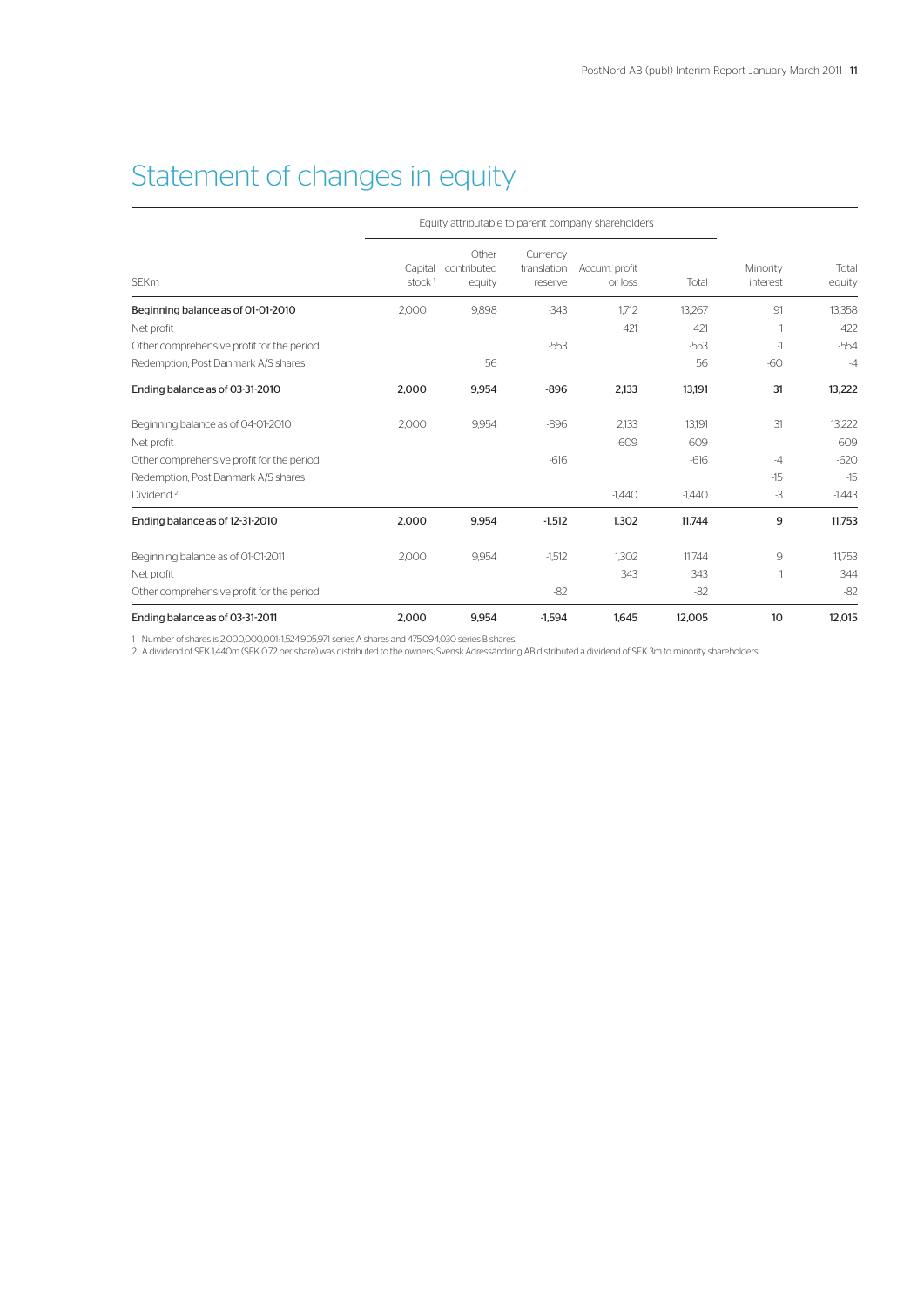### Notes

#### Note 1 Accounting principles

#### Compliance with legislation and regulations

The consolidated financial statements were prepared in accordance with International Financial Reporting Standards (IFRS), issued by the International Accounting Standards Board (IASB), together with interpretation statements from the International Financial Reporting Interpretations Committee (IFRIC), to the extent that they have been approved by the European Commission for application within the European Union. In addition to IFRS, additional rules from the Swedish Annual Accounts Act and the Swedish Financial Reporting Board's RFR 1, Supplemental Financial Statements for Groups, were also applied.

#### Consolidated financial statements

The group's interim report is prepared in accordance with IAS 34, Interim Financial Reporting, and with additional rules from the Annual Accounts Act. The same accounting principles and methods of calculation were used in this interim report as in the 2010 Annual Report, taking into account changes described below.

#### Changes in accounting principles

*Accounting principles that came into effect in 2011* 

- *• IAS 24,* Related Party Disclosures. Amendment stipulates that transactions between state-owned companies are not automatically considered to be related party transactions. The company's disclosures to date concerning transactions with the government are limited to reports of a non-commercial nature, meaning that related party transactions have included specific mandates from the state and licenses from authorities. The amendments to the standard have not had any bearing on PostNord's related party disclosure.
- • *IFRIC 14 IAS 19,* Limits on a Defined Benefit Asset, Minimum Funding Requirements and their Interaction. Under the change, surplus for covering minimum pension funding requirements may be recognized as assets. The majority of defined benefit pension plans in Sweden are safeguarded by a pension fund. Payments are not normally made to the pension fund to cover minimum funding requirements. Rather, other methods such as pension liability insurance are used to safeguard benefits. The change therefore has no effect on the company's reporting.

#### Note 2 Estimates and assessments

In preparing these financial reports, group management has made assessments, estimates and assumptions that affect the group's reported accounts. These estimates and assumptions are based on what is known at the time the financial reports are presented, as well as historical experience and assumptions that group management considers reasonable under the current circumstances. The conclusions drawn by group management form the basis for the reported values in the accounts. Actual future values, estimates and assessments in future financial reports may differ from those in this report, due to changing environmental factors and new knowledge and experience.

The most significant estimates and assessments for PostNord have been made in the areas described below.

#### Postal obligation

PostNord's postal obligation is calculated for stamps which have been sold but not used. Assumptions used in calculating the postal obligation affect the size of the obligation. Assumptions are based on the number of stamps sold but not used in Sweden and Denmark. Investigations are conducted in Sweden and Denmark to ensure that the assumptions are reasonable. The size of the obligation may be affected in cases where investigations show changes in the behavior of the population or where a sample group is not representative of the population.

#### Intangible assets

Assumptions are made about future conditions in order to calculate future cash flows that determine the recoverable value of goodwill, brand and customer relations. The recoverable value is compared with the reported value for these assets and forms the basis for possible impairment or reversals. The assumptions that affect the recoverable value most are future volume development, profit margin development, the discount rate and estimated useful life of the asset. If future environmental factors and circumstances change, these assumptions may be affected so that the reported values of intangible assets are changed.

#### Pension commitments

In the actuarial calculations of PostNord's pension commitments, a number of estimates are made in order to set reasonable assumptions. The most significant are the assumption of the discount rate, future expected return on assets under management, wage trends and inflation. Modifications of the assumptions due to changing environmental factors may influence PostNord's financial statements if the effects of the revised assumptions should fall outside the "corridor". Modified assumptions also affect the cost forecasts for the upcoming year. A change in the balance between the rate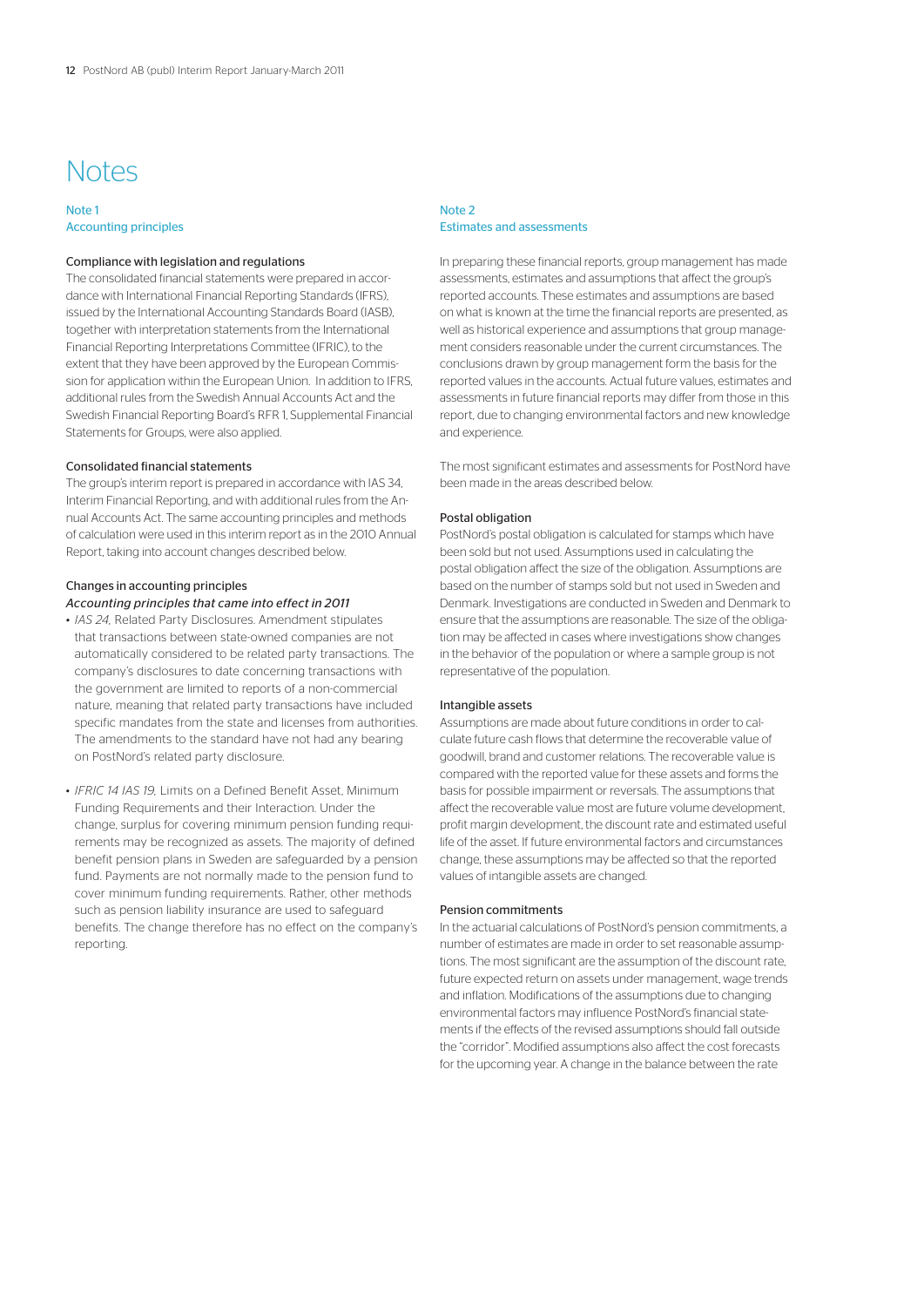of return and the interest on debt of +/- 0.1 percentage point, other things being equal, impacts profit before tax by SEK +/-16m increase or decrease in net financial items. A change in the discount rate of +/- 0.5 percentage point, other things being equal, leads to an impact on operating profit of SEK 115/-124m. Changes in inflation or wage trends, individually and all other things being equal, of +/- 0.5 percentage point leads to an impact on operating profit of SEK +/- 100m for inflation and SEK +/- 40m for wage increases.

#### Provisions

In its conversion into a corporation in Sweden in 1994, PostNord assumed a contingent liability (special temporary provisions) such that certain categories of the workforce may choose to retire early, at the age of 60 or 63. The contingent liability is reported as a provision in the statement of financial position and is calculated based on previous experience of the proportion of persons who have chosen to exercise their right to early retirement in accordance with these provisions. If the number of those who choose this option should change, the liability will change accordingly. A change of 5 percentage points to the rate of utilization of this option leads to an impact on operating profit of SEK 10-20m.

#### Taxes

The capitalization of tax loss carry-forwards has been assessed based on business plans and estimates of future taxable profits that can utilize tax loss carry-forwards. Estimates have been made of non-deductible costs and non-taxable income in accordance with current tax regulations. Furthermore, consideration has been taken of the next six years' financial results in order to evaluate the reported tax claim at the currently applicable tax rate. Changes to tax legislation in Sweden and other countries where PostNord operates and changes in interpretation and application of applicable legislation may influence the size of the reported tax assets and liabilities. Changed circumstances that impact the assumptions will also influence net profit for the year.

#### Note 3 Segment reporting

The group is organized into business areas based on the manner in which the group is governed and activities are reported to management. Market pricing applies to internal dealings between business units. There is no latitude for making external purchases where the service in question is available internally. In PostNord's operational structure, though not in its legal structure, cost distribution of corporate shared service functions is at cost price with full allocation of costs.

Breve Danmark (Mail) is the leading supplier of distribution solutions on the Danish communication market, with a nationwide distribution network. The business area offers physical and digital letter, direct mail and newspaper services, facility management services as well as drop-off and collection of private parcels.

Meddelande Sverige (Mail) is the leading supplier of distribution solutions on the Swedish communication market, with a nationwide distribution network. The business area offers physical and digital letter, direct mail and newspaper services as well as drop-off and collection of private parcels.

Information Logistics, with Strålfors, develops, produces and delivers systems, services and products for efficient business communication. The business area is a Nordic leader in its field and has operations in the Nordic region and several other European countries.

Logistics is a leader on the Nordic logistics market and offers a unique scope of coverage within its distribution network throughout the entire region. The business area runs operations in parcel, pallet and general cargo as well as messaging, express, third-party logistics, in-night freight forwarding and consignment freight.

Other and eliminations comprises shared services and corporate functions including the parent company, the Swedish Cashier Service and intra-group adjustments. The adjustments are primarily internal eliminations; IFRS adjustments regarding pensions in accordance with IAS 19, Employee Benefits; and finance leasing in accordance with IAS 17, Leases. From Other and Eliminations, service costs for shared services and corporate functions are allocated to the business areas. Cost allocations are taken up as income in Other and Eliminations under Other Operating Income, Internal. Within the business areas, cost allocations are taken up as income under Other expenses.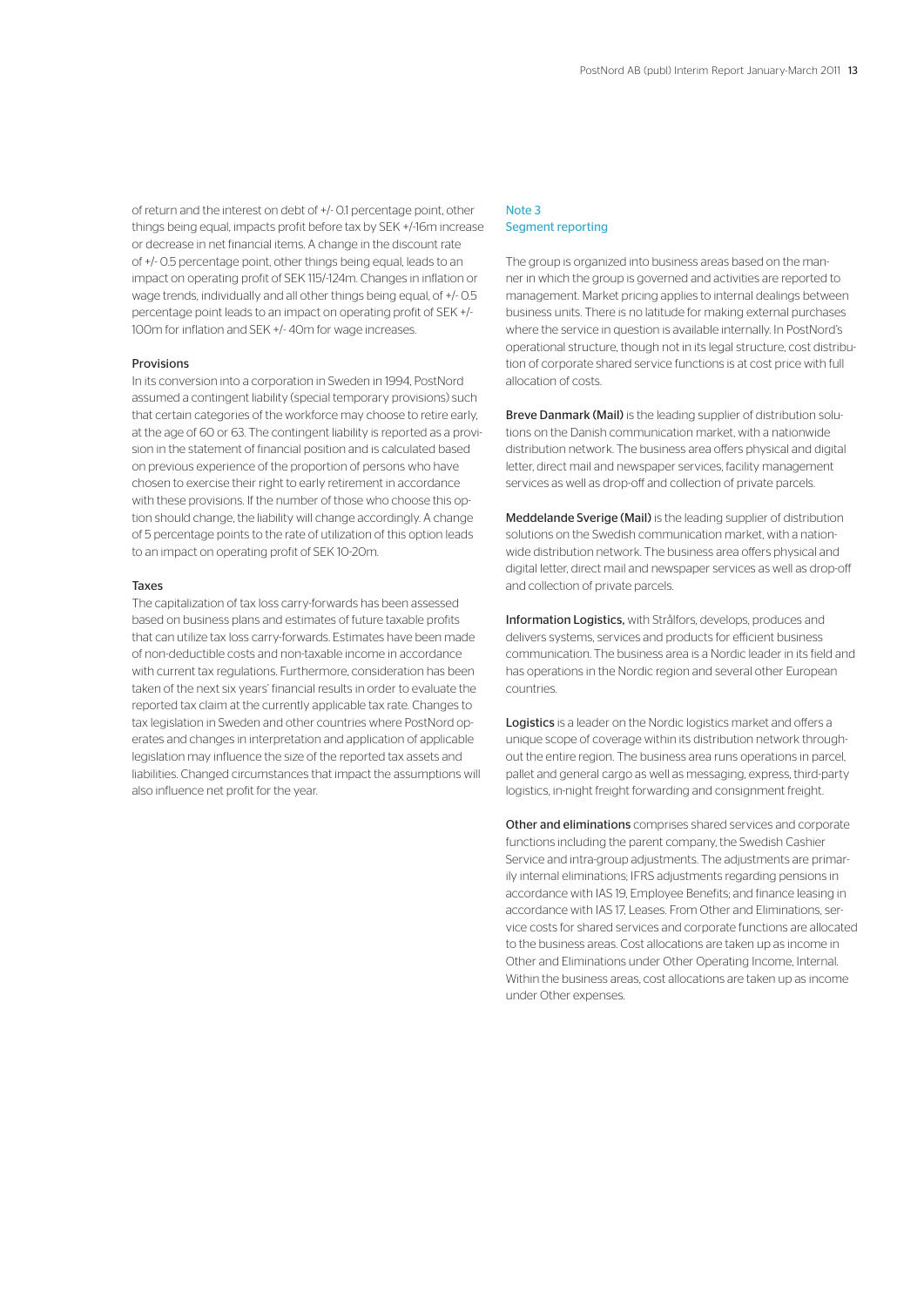### Note 3, cont'd.

| 2011 Jan-Mar<br><b>SEKm</b>                                               | <b>Breve</b><br>Danmark | Meddelande<br>Sverige | Information<br>Logistics | Logistics | Other and<br>eliminations | PostNord<br>Group |
|---------------------------------------------------------------------------|-------------------------|-----------------------|--------------------------|-----------|---------------------------|-------------------|
| Net sales, external                                                       | 2,336                   | 3,857                 | 833                      | 3,005     | $\mathbf{1}$              | 10,032            |
| Net sales, internal                                                       | 70                      | 29                    | 12                       | 32        | $-143$                    |                   |
| Net sales                                                                 | 2,406                   | 3,886                 | 845                      | 3,037     | $-142$                    | 10,032            |
| Other income, external                                                    | $-2$                    | 12                    | $\overline{4}$           | 7         | 17                        | 38                |
| Other income, internal                                                    | 411                     | 163                   |                          | 314       | $-888$                    |                   |
| Income                                                                    | 2,815                   | 4,061                 | 849                      | 3,358     | $-1,013$                  | 10,070            |
| Personnel expenses                                                        | $-1,655$                | $-1,994$              | $-289$                   | $-776$    | $-153$                    | $-4,867$          |
| Transport expenses                                                        | $-169$                  | $-661$                | $-23$                    | $-1,348$  | 370                       | $-1,831$          |
| Other expenses                                                            | $-838$                  | $-1,076$              | $-473$                   | $-1,113$  | 959                       | $-2,541$          |
| Depreciation and impairments                                              | $-96$                   | $-50$                 | $-67$                    | $-71$     | $-129$                    | $-413$            |
| <b>Expenses</b>                                                           | $-2,758$                | $-3,781$              | $-852$                   | $-3,308$  | 1,047                     | $-9,652$          |
| Participations in the earnings of associated companies and joint ventures |                         |                       | $\overline{2}$           |           |                           | 2                 |
| <b>OPERATING PROFIT</b>                                                   | 57                      | 280                   | -1                       | 50        | 34                        | 420               |
| Net financial items                                                       |                         |                       |                          |           |                           | 27                |
| Profit before tax                                                         |                         |                       |                          |           |                           | 447               |
| Tax                                                                       |                         |                       |                          |           |                           | $-103$            |
| Net profit                                                                |                         |                       |                          |           |                           | 344               |
| Assets                                                                    | 10.085                  | 6.267                 | 3.077                    | 6.379     | 138                       | 25.946            |
| Liabilities                                                               | 4,870                   | 4,163                 | 1,772                    | 2,831     | 305                       | 13,941            |
| Investments in fixed assets                                               | 136                     | 102                   | 29                       | 22        | 63                        | 352               |

| 2010 Jan-Mar                                                                 | <b>Breve</b> | Meddelande     | Information    |           | Other and    | PostNord       |
|------------------------------------------------------------------------------|--------------|----------------|----------------|-----------|--------------|----------------|
| <b>SEKm</b>                                                                  | Danmark      | Sverige        | Logistics      | Logistics | eliminations | Group          |
| Net sales, external                                                          | 2,957        | 3.945          | 897            | 3.117     | 2            | 10,918         |
| Net sales, internal                                                          | 77           | 33             | 11             | 31        | $-152$       |                |
| Net sales                                                                    | 3,034        | 3,978          | 908            | 3,148     | $-150$       | 10,918         |
| Other income, external                                                       |              | 13             | 7              | 6         | 24           | 50             |
| Other income, internal                                                       | 487          | 161            |                | 317       | $-965$       |                |
| Income                                                                       | 3,521        | 4,152          | 915            | 3,471     | $-1,091$     | 10,968         |
| Personnel expenses                                                           | $-2,039$     | $-2,056$       | $-311$         | $-816$    | $-285$       | $-5,507$       |
| Transport expenses                                                           | $-180$       | $-658$         | $-29$          | $-1,398$  | 383          | $-1,882$       |
| Other expenses                                                               | $-912$       | $-1,089$       | $-511$         | $-1,184$  | 1,119        | $-2,577$       |
| Depreciation and impairments                                                 | $-113$       | $-49$          | $-79$          | $-75$     | $-158$       | $-474$         |
| <b>Expenses</b>                                                              | $-3,244$     | $-3,852$       | $-930$         | $-3,473$  | 1,059        | $-10,440$      |
| Participations in the earnings of associated companies and joint<br>ventures |              |                | $\overline{4}$ |           |              | $\overline{4}$ |
| OPERATING PROFIT                                                             | 277          | 300            | $-11$          | $-2$      | $-32$        | 532            |
| Net financial items                                                          |              |                |                |           |              | 10             |
| Profit before tax                                                            |              |                |                |           |              | 542            |
| Tax                                                                          |              |                |                |           |              | $-120$         |
| Net profit                                                                   |              |                |                |           |              | 422            |
| Assets                                                                       | 12,106       | 7,407          | 3,300          | 6,431     | $-369$       | 28,875         |
| Liabilities                                                                  | 5,596        | 4,694          | 1,797          | 2,798     | 768          | 15,653         |
| Investments in fixed assets                                                  | 86           | $\overline{9}$ | 24             | 24        | 72           | 215            |
|                                                                              |              |                |                |           |              |                |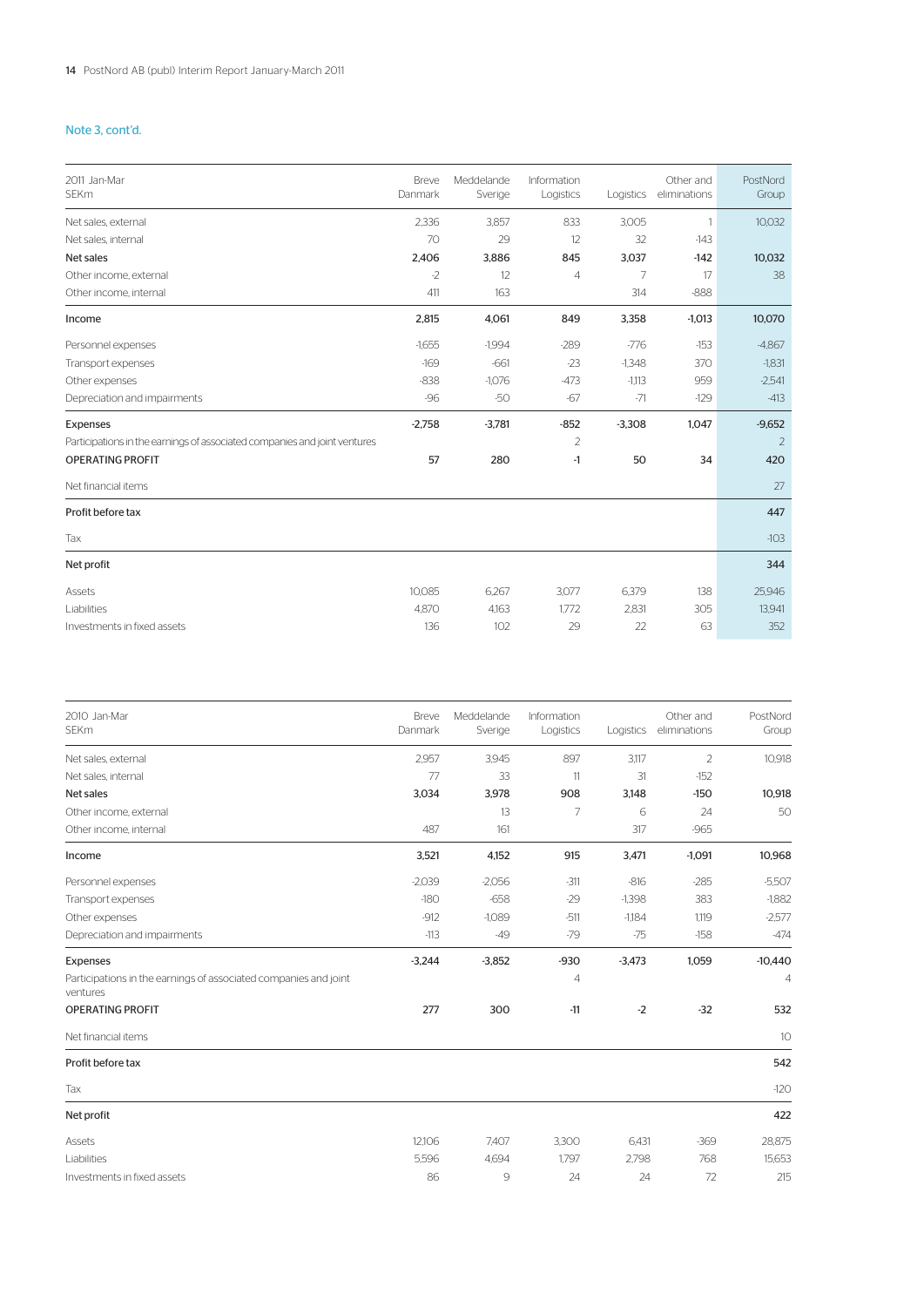#### Note 3, cont'd.

| 2010 Jan-Dec                                                                 | <b>Breve</b> | Meddelande | Information |           | Other and    | PostNord  |
|------------------------------------------------------------------------------|--------------|------------|-------------|-----------|--------------|-----------|
| <b>SEKm</b>                                                                  | Danmark      | Sverige    | Logistics   | Logistics | eliminations | Group     |
| Net sales, external                                                          | 10.581       | 15.433     | 3.339       | 12,307    | 9            | 41.669    |
| Net sales, internal                                                          | 301          | 121        | 52          | 116       | $-590$       |           |
| Net sales                                                                    | 10,882       | 15,554     | 3,391       | 12,423    | $-581$       | 41,669    |
| Other income, external                                                       | -9           | 64         | 28          | 25        | 181          | 289       |
| Other income, internal                                                       | 1,825        | 647        |             | 1,274     | $-3,746$     |           |
| Income                                                                       | 12,698       | 16,265     | 3,419       | 13,722    | $-4,146$     | 41,958    |
| Personnel expenses                                                           | $-7,250$     | $-8,007$   | $-1,166$    | $-3,093$  | $-1,035$     | $-20,551$ |
| Transport expenses                                                           | $-679$       | $-2,609$   | $-113$      | $-5,496$  | 1,513        | $-7,384$  |
| Other expenses                                                               | $-3,685$     | $-4,576$   | $-1,934$    | $-4.700$  | 4,158        | $-10,737$ |
| Depreciation and impairments                                                 | $-443$       | $-194$     | $-382$      | $-294$    | $-604$       | $-1,917$  |
| Expenses                                                                     | $-12,057$    | $-15,386$  | $-3,595$    | $-13,583$ | 4,032        | $-40,589$ |
| Participations in the earnings of associated companies and joint<br>ventures |              |            | 6           |           |              | 6         |
| <b>OPERATING PROFIT</b>                                                      | 641          | 879        | $-170$      | 139       | $-114$       | 1,375     |
| Net financial items                                                          |              |            |             |           |              | $-27$     |
| Profit before tax                                                            |              |            |             |           |              | 1,348     |
| Tax                                                                          |              |            |             |           |              | $-317$    |
| Net profit                                                                   |              |            |             |           |              | 1,031     |
| Assets                                                                       | 10,153       | 7,102      | 3,206       | 6,200     | $-878$       | 25,783    |
| Liabilities                                                                  | 4.756        | 5.376      | 1.795       | 2.947     | $-844$       | 14,030    |
| Investments in fixed assets                                                  | 519          | 122        | 169         | 183       | 284          | 1,277     |
|                                                                              |              |            |             |           |              |           |

### Note 4

### Personnel expenses

| <b>SEKm</b>                                                      | Jan-Mar<br>2011 | Jan-Mar<br>2010 | Jan-Dec<br>2010 |
|------------------------------------------------------------------|-----------------|-----------------|-----------------|
| Personnel expenses                                               |                 |                 |                 |
| Wages, salaries and other<br>compensation                        | 3.767           | 4.244           | 15.780          |
| Statutory social security contributions                          | 663             | 720             | 2.648           |
| Pension expenses                                                 | 392             | 499             | 2.032           |
| Other personnel expenses                                         | 45              | 44              | 91              |
| Total                                                            | 4.867           | 5,507           | 20.551          |
| Specification of pension expenses                                |                 |                 |                 |
| Cost of retirement pensions <sup>1</sup>                         | 382             | 481             | 1.852           |
| Net cost of early retirement pensions                            | 10 <sup>2</sup> | 18              | 180             |
| of which, gross cost of early<br>retirement pensions             | 21              | 55              | 319             |
| of which, release of provisions for<br>early retirement pensions | 11              | $-37$           | $-139$          |
| Total                                                            | 392             | 499             | 2.032           |
| Average number of employees                                      | 42.189          | 44.582          | 44.060          |

### Note 5 Other expenses

| <b>SFKm</b>                                          | Jan-Mar<br>2011 | Jan-Mar<br>2010 | Jan-Dec<br>2010 |
|------------------------------------------------------|-----------------|-----------------|-----------------|
| Cost of premises                                     | 550             | 586             | 2.236           |
| Provisions <sup>1</sup>                              | 59              | 18              | 323             |
| Terminal fees                                        | 268             | 291             | 1.072           |
| Cost of goods and material                           | 383             | 435             | 1.617           |
| Purchased IT resources                               | 365             | 298             | 1.463           |
| Capitalized development<br>expenditures, IT<br>Other | $-22$<br>938    | -50<br>999      | $-138$<br>4.164 |
| Total                                                | 2.541           | 2.577           | 10.737          |

1 Of the total amount of SEK 59m, SEK 59m is attributable to provisions for personnel reductions. See also Note Other Provisions, footnote 1.

1 Costs of retirement pensions include an amortization effect of actuarial gains and losses totaling 4 (-33) SEKm.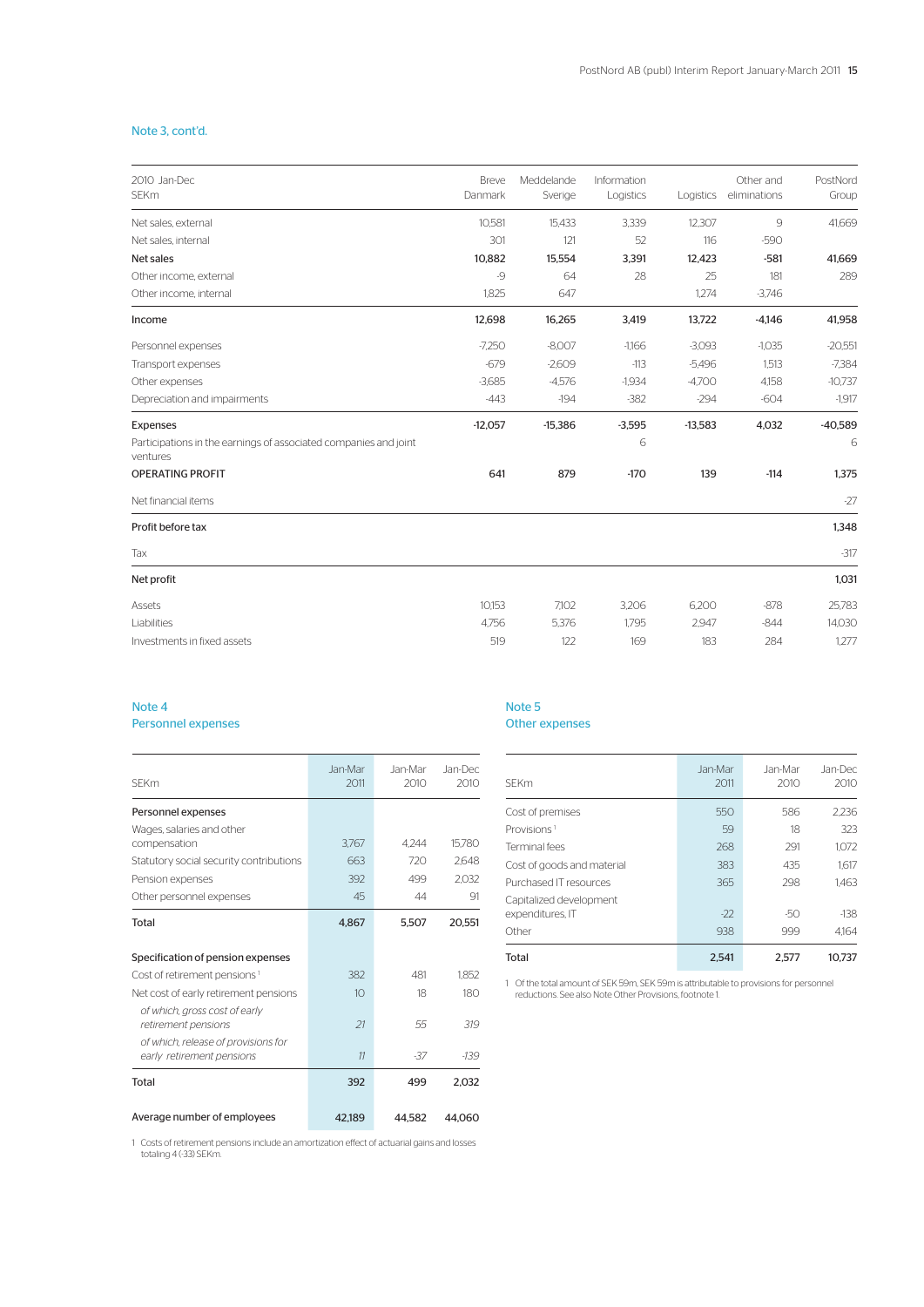#### Note 6 Long-term receivables

| <b>SFKm</b>                                                                                                                                                                                             | Mar 31<br>2011 | Mar 31<br>2010 | Dec.31<br>2010 |
|---------------------------------------------------------------------------------------------------------------------------------------------------------------------------------------------------------|----------------|----------------|----------------|
| Carrying amount related to funded defined benefit retirement and early retirement pension plans appraised<br>in accordance with IAS19                                                                   | 2.498          | 2.477          | 2.266          |
| Carrying amount related to funded defined benefit disability pension plans appraised in accordance with IAS19                                                                                           | 301            | 199            | 260            |
| Payroll tax receivables attributable to reporting lower pension commitments (under IAS 19) than amounts recognized<br>in the financial statements for legal entities in Sweden in accordance with UFR 4 | 673            | 692            | 601            |
| Payroll tax health insurance                                                                                                                                                                            | $-143$         | $-148$         | $-144$         |
| Deposits, property leases                                                                                                                                                                               | 14             | 8              | 13             |
| Other                                                                                                                                                                                                   |                | 9              |                |
| Total                                                                                                                                                                                                   | 3.343          | 3.237          | 2.996          |

#### Note 7 Other provisions

| 2011 Jan-Mar<br><b>SEKm</b>                         | Beginning<br>balance | Provisions      | Reversals | <b>Utilizations</b> | Translation<br>effects | Ending<br>balance |
|-----------------------------------------------------|----------------------|-----------------|-----------|---------------------|------------------------|-------------------|
| Restructuring activities                            |                      |                 |           |                     |                        |                   |
| Personnel reductions, primarily early retirements   | 800                  | 591             |           | $-762$              | 2                      | 785               |
| Other closure costs                                 | 52                   |                 |           | $-4^2$              |                        | 48                |
| Future conditional pension benefits                 |                      |                 |           |                     |                        |                   |
| Payroll tax                                         | 207                  | 2 <sup>5</sup>  |           |                     |                        | 209               |
| Future conditional pension benefits under IAS 19    | 848                  | 13 <sup>5</sup> |           |                     |                        | 861               |
| Other                                               |                      |                 |           |                     |                        |                   |
| Job-related injuries                                | 58                   | 1 <sup>5</sup>  |           | $-2^{3}$            |                        | 57                |
| Pension adjustments in relation to the Danish state | 39                   | 285             |           | $-82$               |                        | 59                |
| Provision, commemorative awards                     | 162                  | 1 <sup>5</sup>  |           | $-4^2$              | $\mathcal{P}$          | 161               |
| Other provisions                                    | 52                   |                 |           | $-32$               |                        | 49                |
| Total                                               | 2,218                | 104             |           | $-97$               | 4 <sup>4</sup>         | 2,229             |
| Of which, current provisions                        | 515                  |                 |           |                     |                        | 457               |

1 Impact on income: SEK 59m, SEK 59m of which concerns provisions attributable to personnel reductions. See also Note Other Expenses.<br>2 Change in other income statement items totals SEK-95m, SEK-89m of which is attributa

3 The change has not been reported in the income statement.<br>4 A discount effect of SEK 3m is reported in the income statement's financial items. A translation difference regarding currency translation of SEK 1m is reported see Comprehensive Income Statement - Group.

5 The effect of provisions and reversals is reported as personnel expense.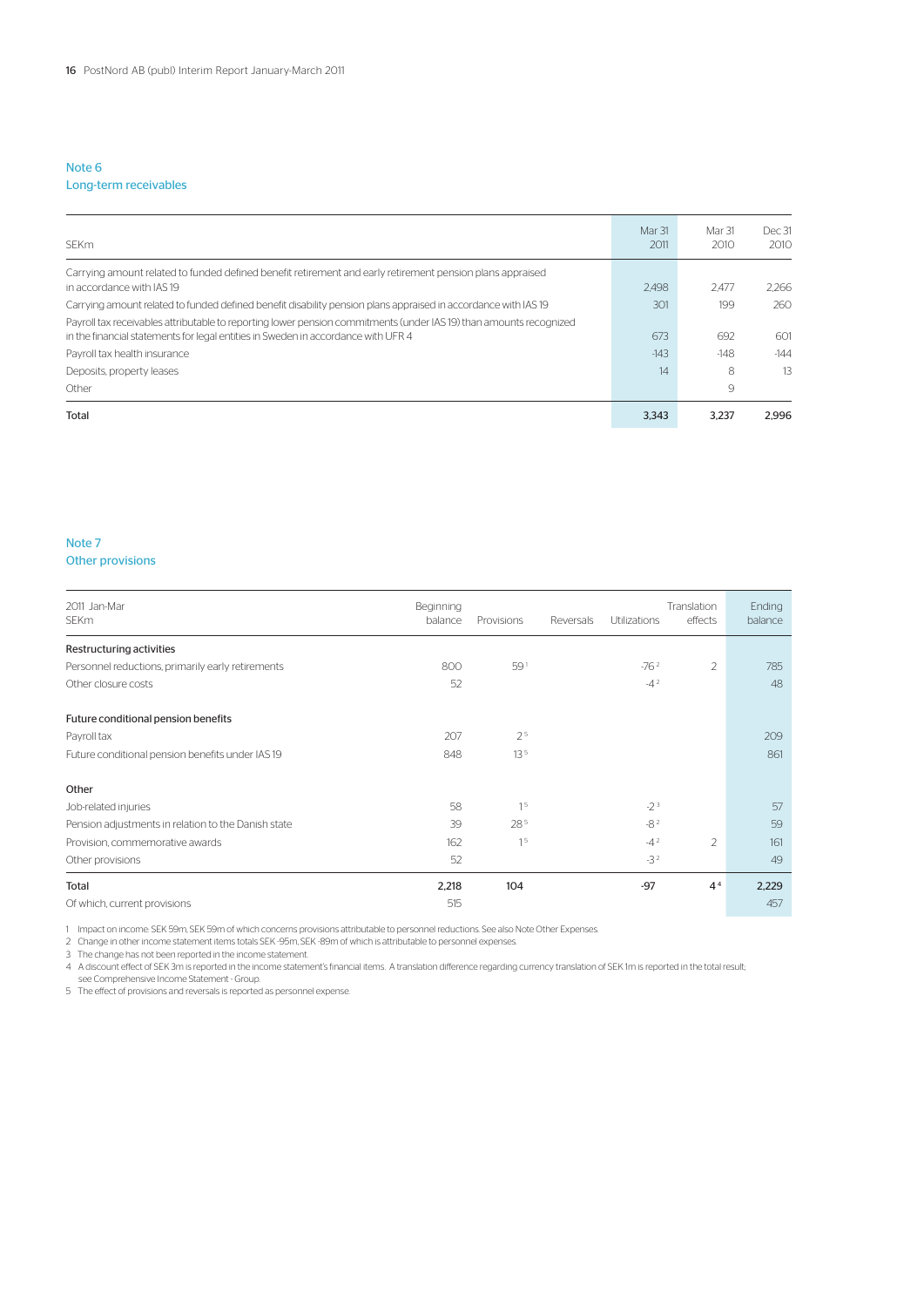#### Note 7, cont'd.

| 2010 Jan-Mar<br><b>SEKm</b>                         | <b>Beginning</b><br>balance | Reclassi-<br>fication <sup>6</sup> | Provisions      | Reversals | Releases  | Translation<br>effects | Ending<br>balance |
|-----------------------------------------------------|-----------------------------|------------------------------------|-----------------|-----------|-----------|------------------------|-------------------|
| Restructuring activities                            |                             |                                    |                 |           |           |                        |                   |
| Personnel reductions, primarily early retirements   | 1.052                       | 50                                 | 22 <sup>1</sup> | $-41$     | $-1192$   | $-15$                  | 986               |
| Other closure costs                                 | 88                          |                                    |                 |           | $-132$    |                        | 75                |
| Future conditional pension benefits                 |                             |                                    |                 |           |           |                        |                   |
| Payroll tax                                         | 222                         |                                    | 35              |           |           |                        | 225               |
| Future conditional pension benefits under IAS 19    | 911                         |                                    | 12 <sup>5</sup> |           |           |                        | 923               |
| Other                                               |                             |                                    |                 |           |           |                        |                   |
| Job-related injuries                                | 66                          |                                    | 1 <sup>5</sup>  |           | $-33$     |                        | 64                |
| Pension adjustments in relation to the Danish state | 26                          | 31                                 | 1 <sup>5</sup>  |           |           |                        | 58                |
| Provision, commemorative awards                     | 174                         |                                    | 1 <sup>5</sup>  |           | $-32$     | -8                     | 164               |
| Other provisions                                    | 91                          |                                    |                 |           | $-14^{2}$ |                        | 77                |
| Total                                               | 2,630                       | 81                                 | 40              | $-4$      | $-152$    | $-234$                 | 2,572             |
| Of which, current provisions                        | 711                         | 56                                 |                 |           |           |                        | 698               |

1 Impact on income: SEK 18m, SEK 22m of which concerns provisions and SEK -4m concerns reversals attributable to personnel reductions. See also Note Other Expenses.

2 Change in other income statement items totals SEK -149m, SEK -125m of which is attributable to personnel expenses.

3 The change has not been reported in the income statement.

4 A discount effect of SEK 5m is reported in the income statement's financial items. A translation difference regarding currency translation of SEK-28m is reported in the total result; see<br>Comprehensive Income Statement -

5 The effect of provisions and reversals is reported as personnel expense.

6 Reclassification from current and long-term liabilities to other provisions.

| 2010 Jan-Dec<br><b>SEKm</b>                         | <b>Beginning</b><br>balance | Reclassi-<br>fication <sup>6</sup> | Provisions       | Reversals | Releases  | Translation<br>effects | Ending<br>balance |
|-----------------------------------------------------|-----------------------------|------------------------------------|------------------|-----------|-----------|------------------------|-------------------|
| Restructuring activities                            |                             |                                    |                  |           |           |                        |                   |
| Personnel reductions, primarily early retirements   | 1,066                       | 14                                 | 385 <sup>1</sup> | $-621$    | $-5792$   | $-24$                  | 800               |
| Other closure costs                                 | 74                          | 14                                 |                  |           | $-362$    |                        | 52                |
| Future conditional pension benefits                 |                             |                                    |                  |           |           |                        |                   |
| Payroll tax                                         | 222                         |                                    |                  |           | $-153$    |                        | 207               |
| Future conditional pension benefits under IAS 19    | 911                         |                                    | 495              |           | $-1123$   |                        | 848               |
| Other                                               |                             |                                    |                  |           |           |                        |                   |
| Job-related injuries                                | 66                          |                                    | 35               |           | $-112$    |                        | 58                |
| Pension adjustments in relation to the Danish state | 26                          | 31                                 |                  |           | $-12^{2}$ | -6                     | 39                |
| Provision, commemorative awards                     | 174                         |                                    | 19 <sup>5</sup>  |           | $-182$    | $-13$                  | 162               |
| Other provisions                                    | 91                          |                                    |                  |           | $-382$    | $-1$                   | 52                |
| Total                                               | 2,630                       | 59                                 | 456              | $-62$     | $-821$    | $-444$                 | 2,218             |
| Of which, current provisions                        | 711                         | 35                                 |                  |           |           |                        | 515               |

1 Impact on income: SEK 323m, SEK 385m of which concerns provisions and SEK -62m concerns reversals attributable to personnel reductions. See also Note Other Expenses.

2 Change in other income statement items totals SEK -694m, SEK -622m of which is attributable to personnel expenses.

3 The change has not been reported in the income statement.<br>4 A discount effect of SEK 15m is reported in the income statement's financial items. A translation difference regarding currency translation of SEK-59m is report Comprehensive Income Statement - Group.

5 The effect of provisions and reversals is reported as personnel expense.

6 Reclassification from current and long-term liabilities to other provisions and transfers between personnel reductions and other closure costs.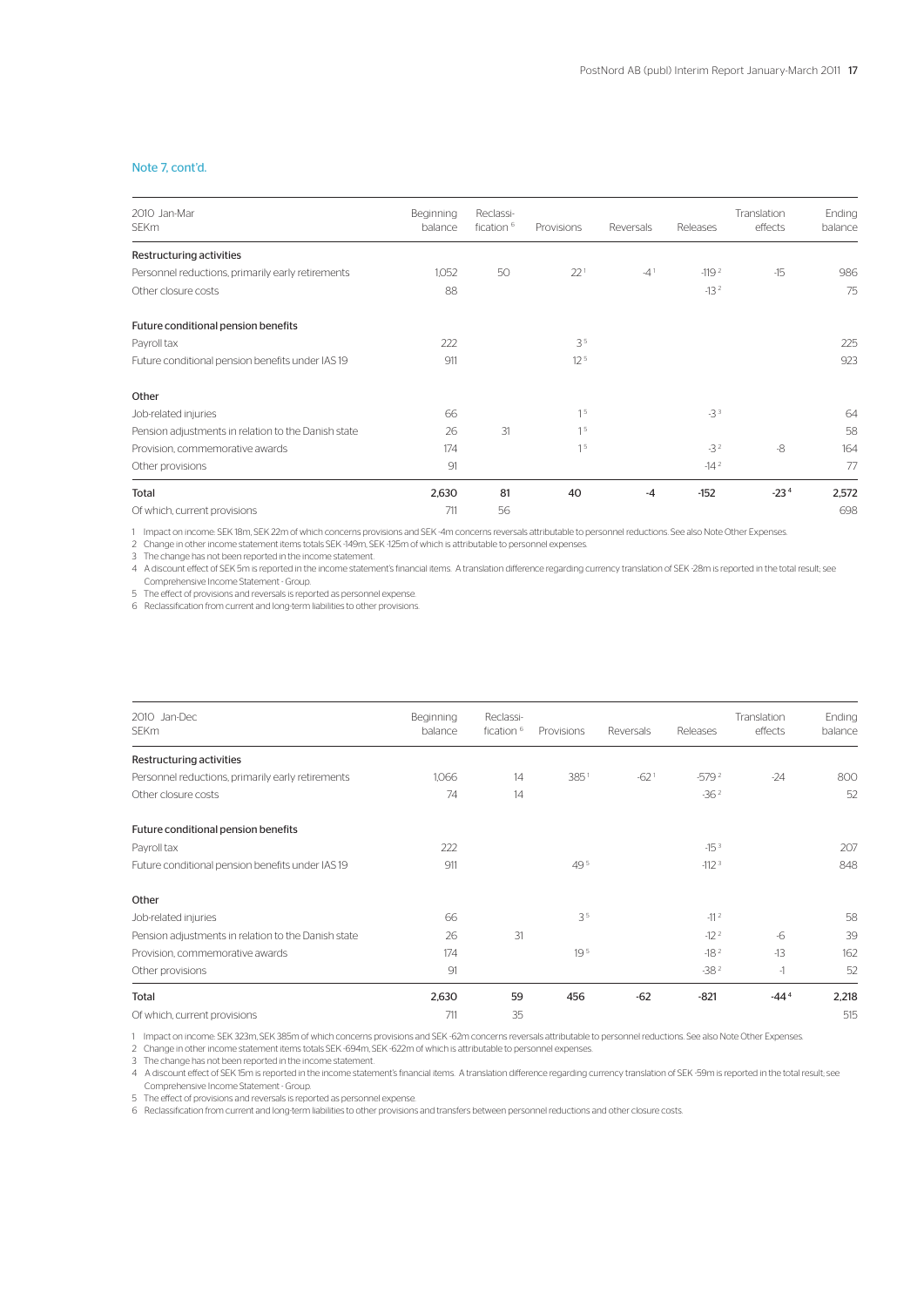#### Note 8

#### Accrued expenses and deferred income

| <b>SEKm</b>                                | Mar 31<br>2011 | Mar 31<br>2010 | Dec.31<br>2010 |
|--------------------------------------------|----------------|----------------|----------------|
| Postal obligation, unused stamps           | 354            | 370            | 355            |
| Accrued payroll expenses                   | 428            | 473            | 585            |
| Vacation pay liability                     | 1,833          | 2.354          | 1.679          |
| Special payroll tax on pension<br>expenses | 1O1            | 128            | 6              |
| Social security contributions              | 733            | 819            | 648            |
| Accrued interest expense                   |                | $\mathcal{P}$  |                |
| Tax on returns                             | 1              | $\mathcal{P}$  |                |
| Terminal fees                              | 418            | 508            | 418            |
| Finance leasing                            | 9              | 20             | 18             |
| Forward currency contracts                 | 5              | 39             | 23             |
| Other items                                | 527            | 475            | 556            |
| Ending balance                             | 4.410          | 5.190          | 4.288          |

### Note 9

#### Pledged assets and contingent liabilities

| <b>SFKm</b>                                                    | Mar 31<br>2011 | Mar 31<br>2010 | Dec.31<br>2010 |
|----------------------------------------------------------------|----------------|----------------|----------------|
| Assets pledged for own liabilities                             |                |                |                |
| Real estate mortgages                                          | 798            | 953            | 804            |
| Endowment insurance policy for<br>current and former employees | 137            | 130            | 137            |
| Assets pledged as securities                                   | 14             | 16             | 16             |
| Total                                                          | 949            | 1.099          | 957            |
| Contingent liabilities                                         |                |                |                |
| Guarantee commitment, PRI                                      | 91             | 93             | 91             |
| Other quarantees                                               | 18             | 119            | 20             |
| Dispute <sup>1</sup>                                           | 108            | 109            | 100            |
| Total                                                          | 217            | 321            | 211            |

1 Østre Landsret ruled against Post Danmark A/S in a case concerning discriminatory pricing. Post Danmark A/S appealed the decision to Højesteret. In connection with this matter, a competitor filed a claim against Post Danmark A/S. The claim for compensation is contested in its entirety by Post Danmark A/S.

#### Note 10 Related party transactions

#### Swedish state

Posten AB paid SEK 3m (3) to the Post and Telecom Agency (PTS) for permits to run postal operations, and Posten Meddelande AB paid SEK 3m (3) for handling dead letters. Posten Meddelande AB received disability compensation of SEK 3m (3) for Braille services and services for senior citizens living in sparsely populated areas.

#### Danish state

During the period, Post Danmark A/S paid premiums of SEK 53m (64) to the Danish state for the group of civil servants employed prior to the date of incorporation. A further SEK 36m (29) is reserved in the statement of financial position for any additional obligations to the same group of employees.

#### Other organizations

Posten's insurance association insures group commitments in Sweden for employee disability and family pensions based on ITP-P. During the period, the group's Swedish companies paid premiums of SEK 33m (43) to the association and received compensation totaling SEK 2m (3). Other compensation from the association was paid directly to the beneficiaries.

Posten's Pension Fund manages pension commitments for Posten AB, Posten Meddelande AB and Posten Logistik AB. The companies capitalize new pension commitments in the fund and receive compensation for pensions paid. Capitalization of SEK 76m (78) occurred during the period; SEK 0m (0) in compensation was received.

#### Note 11 Investment commitments

As of March 31, 2011, the group had entered into agreements for the acquisition of fixed assets totaling SEK 288m (307), mainly for sorting equipment and vehicles.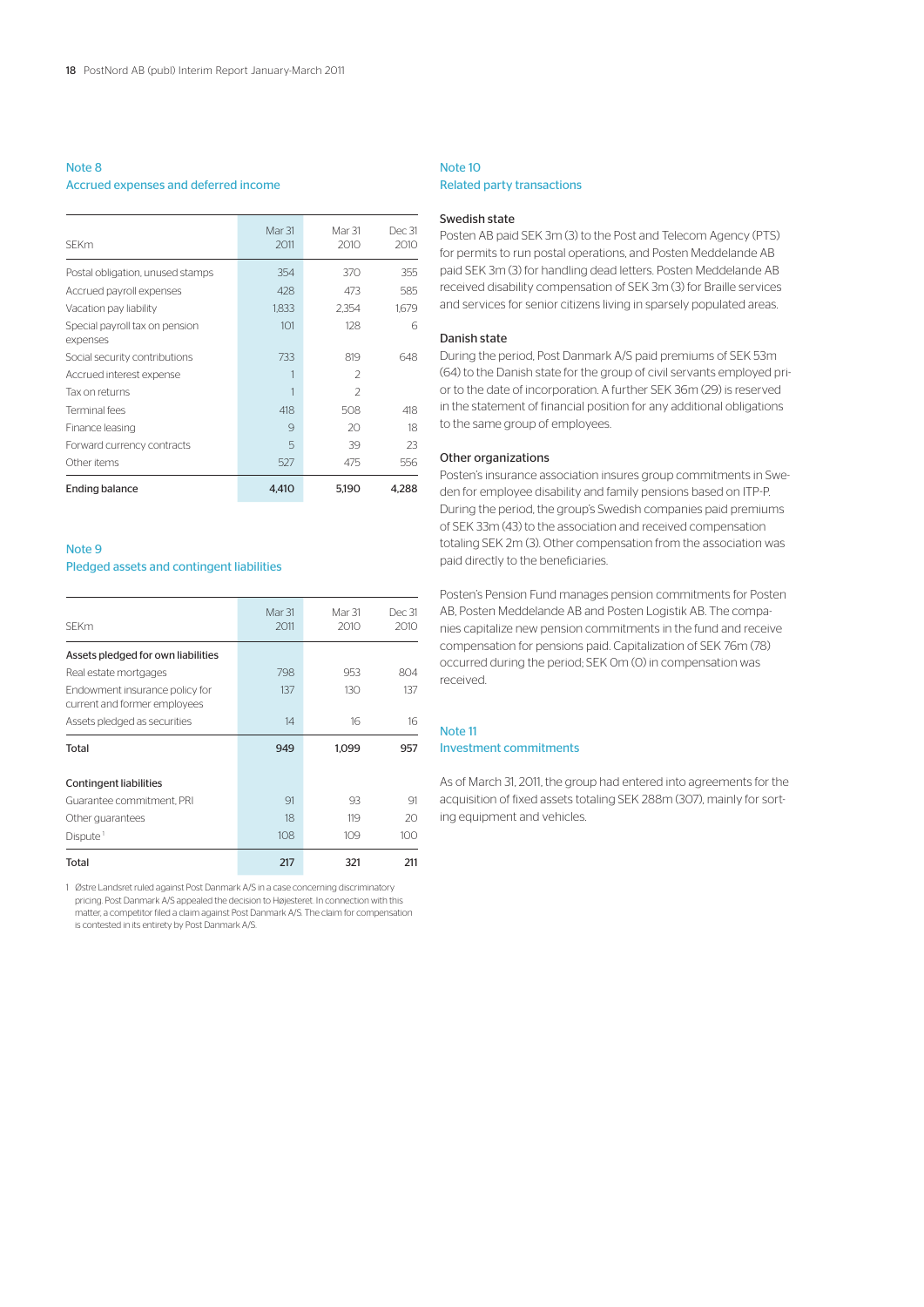# Parent company financial statements

### Income statement

| SEKm<br>Note                                  | Jan-Mar 2011   |             | Jan-Mar 2010 Jan-Dec 2010 |
|-----------------------------------------------|----------------|-------------|---------------------------|
| $\overline{1}$                                |                |             |                           |
| Other income                                  | $\overline{4}$ |             |                           |
| Income                                        | $\overline{4}$ | $\mathbf 0$ | 0                         |
| Personnel expenses                            | $-3$           | $-4$        | $-13$                     |
| Other expenses                                |                |             | $-5$                      |
| Expenses                                      | $-3$           | $-4$        | $-18$                     |
| <b>OPERATING PROFIT</b>                       |                | $-4$        | $-18$                     |
| Income from participations in group companies |                |             | 1,000                     |
| Interest income and similar income items      |                | 12          | 30                        |
| Interest expense and similar expense items    |                | -61         | $-72$                     |
| Net financial items                           |                | $-49$       | 958                       |
| Profit before tax                             | $\overline{2}$ | $-53$       | 940                       |
| Tax                                           |                | 14          | 16                        |
| <b>NET PROFIT</b>                             | $\overline{2}$ | $-39$       | 956                       |

## Comprehensive income statement

| <b>SEKm</b>                 | Jan-Mar 2011 | Jan-Mar 2010 Jan-Dec 2010 |     |
|-----------------------------|--------------|---------------------------|-----|
| Net profit                  |              | -39                       | 956 |
| <b>COMPREHENSIVE PROFIT</b> |              | -39                       | 956 |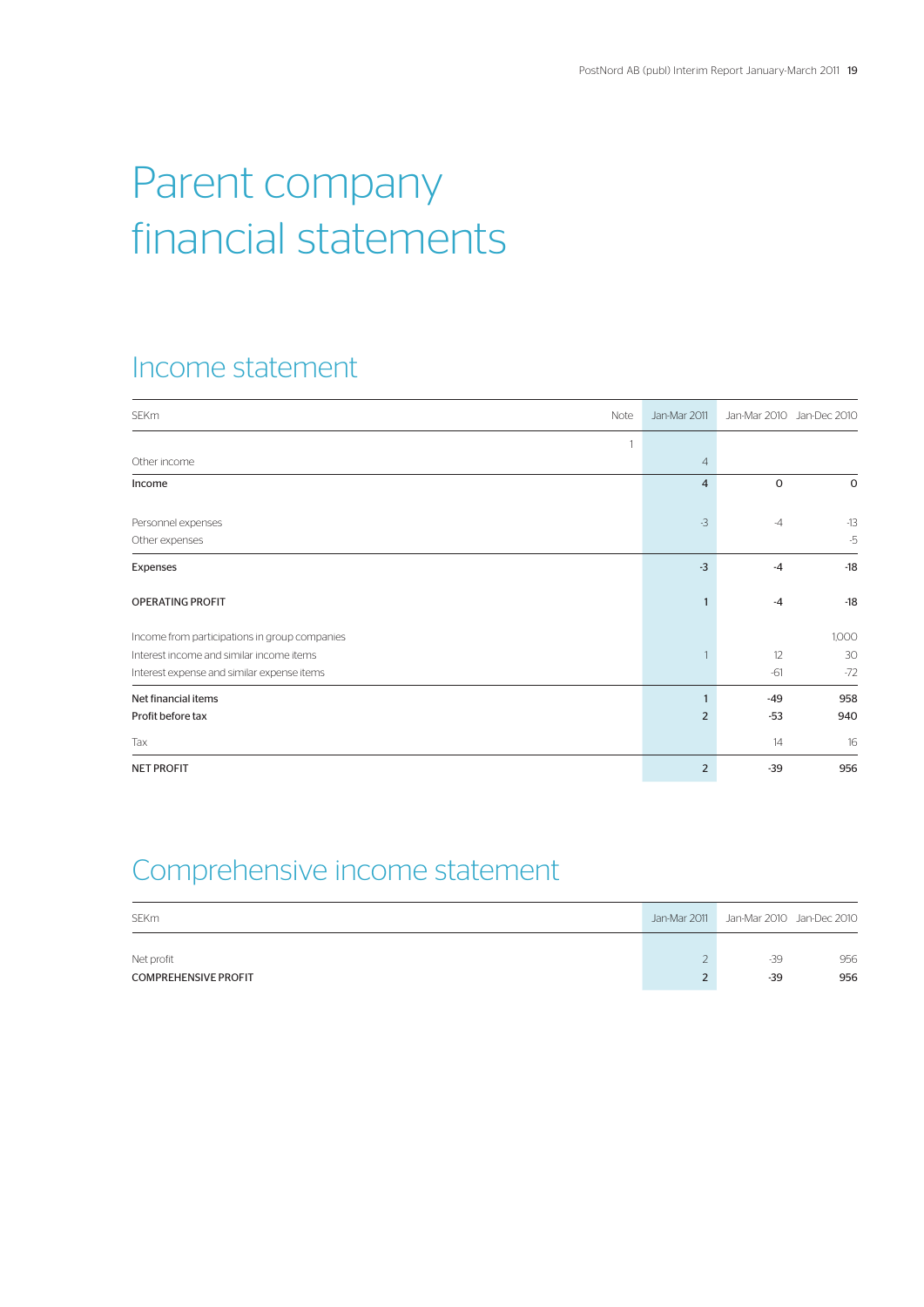## Balance sheets

| <b>SEKm</b>                   | Note           | Mar 31, 2011 | Mar 31, 2010 | Dec 31, 2010   |
|-------------------------------|----------------|--------------|--------------|----------------|
|                               |                |              |              |                |
| <b>ASSETS</b>                 |                |              |              |                |
| Financial assets              | $\overline{2}$ | 12,476       | 12,478       | 12,476         |
| <b>Total fixed assets</b>     |                | 12,476       | 12,478       | 12,476         |
| Current receivables           |                | 1,288        | 5,507        | 1,270          |
| Total current assets          |                | 1,288        | 5,507        | 1,270          |
| <b>TOTAL ASSETS</b>           |                | 13,764       | 17,985       | 13,746         |
| <b>EQUITY AND LIABILITIES</b> |                |              |              |                |
| Equity                        |                | 13,746       | 14,134       | 13,744         |
| Current liabilities           |                | 18           | 3,851        | $\overline{2}$ |
| TOTAL EQUITY AND LIABILITIES  |                | 13,764       | 17,985       | 13,746         |
| Contingent liabilities        | 3              | 728          | 741          | 728            |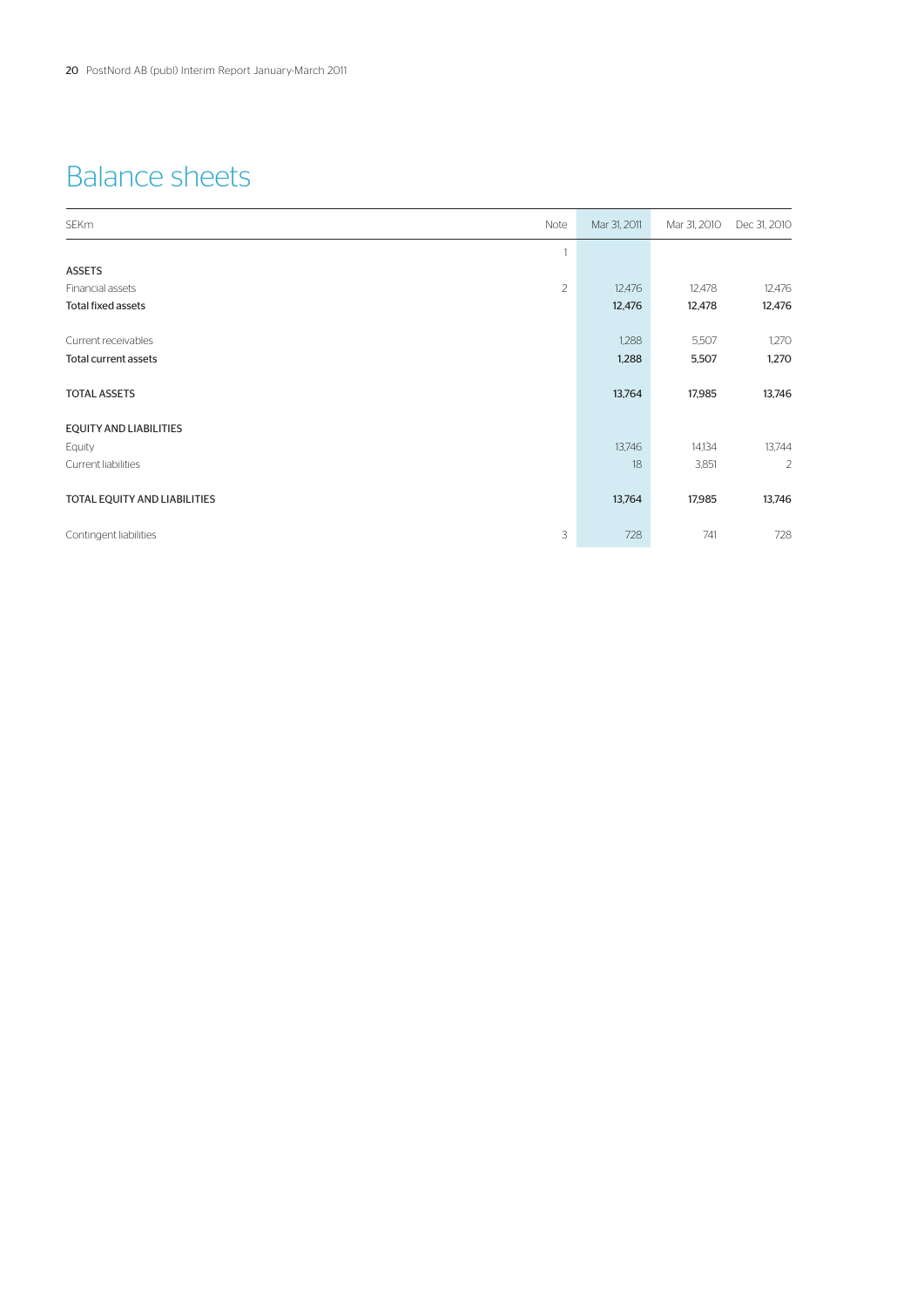### Notes

#### Note 1 Accounting principles

The parent company essentially applies the same accounting principles as the group does, and thus applies RFR 2, Reporting of Legal Entities. The differences between the parent company's and the group's accounting principles result from the parent company's limitations in applying International Financial Reporting Standards (IFRS) as a consequence of the Swedish Annual Accounts Act and the Law on Safeguarding of Pension Commitments, and are to some extent also based on tax considerations.

#### Participations in subsidiaries, associated companies and joint ventures

Participations in subsidiaries, associated companies and joint ventures are reported in the parent company using the acquisition cost method.

#### Dividends

Dividends from subsidiaries, associated companies and joint ventures are reported as revenue when right to the dividend is established. Anticipated dividends from subsidiaries are reported in cases where the parent company has the exclusive right to determine the size of the dividend and has made a decision on the size of the dividend prior to publication of the parent company's financial statements. If the carrying value of the parent company's holdings in the subsidiary, associated company or joint venture company exceeds the carrying amount in the financial statements, it is considered an indication of a write-down requirement and an impairment test shall be conducted.

#### Employee benefits

Pension commitments for civil servants covered by pension insurance plans are reported in the parent company as defined contribution plans. Other pension expenses are included under operating profit.

#### Financial guarantees

The parent company's financial guarantees consist mainly of guarantees for the benefit of subsidiaries and joint ventures. Financial guarantees entail the company pledging to compensate the owner of a debt instrument for losses incurred in the event a debtor does not complete payment on the due date specified in the contract. To report financial guarantee agreements, the parent company applies RFR 2, which is somewhat more lenient than the rules in IAS 39 regarding financial guarantee contracts for the benefit of subsidiaries, associated companies and joint ventures. The parent company reports financial guarantee agreements as provisions on the balance sheet when PostNord has a commitment for which payment is likely to be required to settle the commitment.

#### Taxes

The parent company reports untaxed reserves, including its deferred tax liability.

#### Segment reporting

The parent company's business activities consist of a sole operation, group functions.

#### Note 2 Financial assets

| Ending balance                                     | 12.476          | 12.478          | 12.476          |
|----------------------------------------------------|-----------------|-----------------|-----------------|
| Deferred tax asset                                 |                 | 13              | $-4$            |
| Redemption, minority shares in<br>Post Danmark A/S |                 | 4               | 19              |
| Beginning balance                                  | 12.476          | 12.461          | 12.461          |
| <b>SFKm</b>                                        | Jan-Mar<br>2011 | Jan-Mar<br>2010 | Jan-Dec<br>2010 |

### Note 3

### Contingent liabilities

| Total                                                | 735          | 741 | 728                       |
|------------------------------------------------------|--------------|-----|---------------------------|
| Guarantees on behalf of<br>subsidiaries <sup>1</sup> | 79           |     | 72                        |
| Warranty, PRI                                        | 656          | 740 | 656                       |
| <b>SFKm</b>                                          | Mar 31, 2011 |     | Mar 31, 2010 Dec 31, 2010 |

1 As of March 31, 2011 PostNord AB's subsidiary, Posten AB, had pledged a total of SEK 150m (180) on behalf of wholly-owned subsidiaries.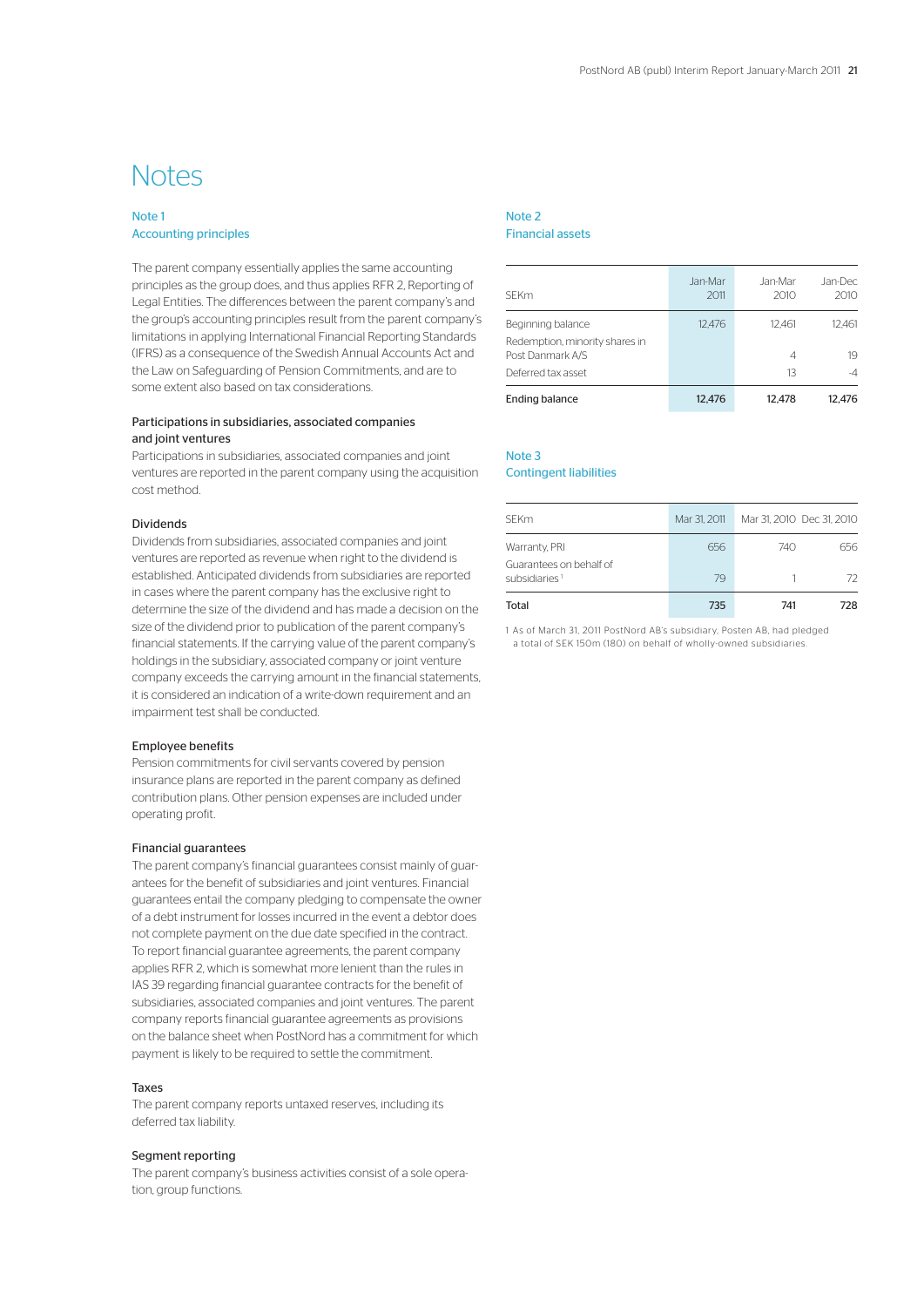# Quarterly data

|                                                                        | Pro forma<br>Apr-Jun | Jul-Sep               | Oct-Dec               | Jan-Mar         | Apr-Jun               | Jul-Sep              | Oct-Dec      | Jan-Mar        |
|------------------------------------------------------------------------|----------------------|-----------------------|-----------------------|-----------------|-----------------------|----------------------|--------------|----------------|
| SEKm, unless otherwise specified                                       | 2009                 | 2009                  | 2009                  | 2010            | 2010                  | 2010                 | 2010         | 2011           |
| PostNord Group                                                         |                      |                       |                       |                 |                       |                      |              |                |
| Net sales                                                              | 10,996               | 10,222                | 11,636                | 10,918          | 10,231                | 9,649                | 10,871       | 10,032         |
| Other income                                                           | 56                   | 55                    | 65                    | 50              | 120                   | 44                   | 75           | 38             |
| Expenses                                                               | $-10,952$            | $-9,994$              | $-12,403$             | $-10,440$       | $-10,091$             | $-9,244$             | $-10,814$    | $-9,652$       |
| Operating profit (EBITDA)                                              | 593                  | 758                   | $-154$                | 1.006           | 724                   | 912                  | 650          | 833            |
| Operating profit (EBIT)                                                | 89                   | 279                   | $-685$                | 532             | 261                   | 450                  | 132          | 420            |
| Profit before tax                                                      | 195                  | 2.241                 | $-696$                | 542             | 254                   | 436                  | 116          | 447            |
| Net profit                                                             | 177                  | 2,198                 | $-492$                | 422             | 185                   | 363                  | 61           | 344            |
| Cash flows from operating activities                                   |                      | $-416$                | 1,056                 | 133             | 808                   | $-76$                | 959          | 172            |
| Operating margin (EBITDA), %                                           | 5.4                  | 7.4                   | neg                   | 9.2             | 7.0                   | 9.4                  | 5.9          | 8.3            |
| Operating margin (EBIT), %                                             | 0.8                  | 2.7                   | neg                   | 4.9             | 2.5                   | 4.6                  | 1.2          | 4.2            |
| ROE, rolling 12-month, %                                               | 16<br>42             | 30 <sup>1</sup><br>47 | 20 <sup>1</sup><br>45 | 18 <sup>1</sup> | 19 <sup>1</sup><br>43 | $\overline{4}$<br>45 | 8<br>46      | 8<br>46        |
| Equity-Assets ratio, close of period, %<br>Average number of employees | 47,685               | 48,331                | 46,010                | 46<br>44,582    | 43,286                | 45,332               | 43,040       | 42,189         |
| <b>Breve Danmark</b>                                                   |                      |                       |                       |                 |                       |                      |              |                |
| Net sales                                                              | 3,379                | 2,855                 | 3,305                 | 3,034           | 2,696                 | 2,428                | 2,724        | 2,406          |
| Mail                                                                   | 2,339                | 2,059                 | 2,323                 | 2,164           | 1,886                 | 1,667                | 1,890        | 1,698          |
| DM and Newspapers                                                      | 633                  | 600                   | 647                   | 587             | 546                   | 525                  | 553          | 473            |
| Other                                                                  | 407                  | 196                   | 335                   | 283             | 264                   | 236                  | 281          | 235            |
| Other income                                                           | 311                  | 433                   | 400                   | 487             | 467                   | 423                  | 439          | 409            |
| Operating profit (EBIT)                                                | 113                  | 133                   | -69                   | 277             | 171                   | 133                  | 60           | 57             |
| Operating margin, %                                                    | 3.1                  | 4.0                   | neg                   | 7.9             | 5.4                   | 4.7                  | 1.9          | 2.0            |
| Average number of employees                                            | 16,641               | 16,294                | 15,228                | 15,817          | 14,908                | 15,228               | 14,795       | 14,550         |
| Volume, millions of units produced                                     |                      |                       |                       |                 |                       |                      |              |                |
| Priority mail                                                          | 169                  | 154                   | 173                   | 163             | 148                   | 138                  | 153          | 138            |
| Non-priority and business mail                                         | 77                   | 69                    | 75                    | 82              | 66                    | 62                   | 73           | 77             |
| UDM                                                                    | 378                  | 383                   | 425                   | 325             | 319                   | 340                  | 360          | 279            |
| Meddelande Sverige                                                     |                      |                       |                       |                 |                       |                      |              |                |
| Net sales                                                              | 3,868                | 3,564                 | 4,259                 | 3,978           | 3,796                 | 3,591                | 4,189        | 3,886          |
| Mail                                                                   | 2,138                | 1,921                 | 2,421                 | 2,254           | 2,083                 | 1,884                | 2,350        | 2,158          |
| <b>DM</b> and Newspapers                                               | 1,159                | 1,113                 | 1,195                 | 1,152           | 1,153                 | 1,135                | 1,230        | 1,160          |
| Other                                                                  | 571                  | 530                   | 643                   | 572             | 560                   | 572                  | 609          | 568            |
| Other income                                                           | 169                  | 180                   | 181                   | 174             | 185                   | 161                  | 191          | 175            |
| Operating profit (EBIT)                                                | 192                  | 186                   | $-277$                | 300             | 119                   | 242                  | 218          | 280            |
| Operating margin, %                                                    | 4.7                  | 5.0                   | neg                   | 7.2             | 3.0                   | 6.4                  | 5.0          | 6.9            |
| Average number of employees                                            | 20,087               | 21,204                | 19,522                | 18.678          | 18,584                | 20.080               | 18,698       | 18,070         |
| Volume, millions of units produced                                     |                      |                       |                       |                 |                       |                      |              |                |
| Priority mail                                                          | 269                  | 248                   | 283                   | 271             | 258                   | 240                  | 276          | 254            |
| Non-priority and business mail                                         | 284                  | 269                   | 339                   | 345             | 299                   | 284                  | 338          | 349            |
| <b>UDM</b>                                                             | 590                  | 510                   | 620                   | 500             | 587                   | 570                  | 603          | 512            |
| <b>Information Logistics</b>                                           |                      |                       |                       |                 |                       |                      |              |                |
| Net sales                                                              | 951                  | 873                   | 899                   | 908             | 874                   | 764                  | 845          | 845            |
| Information Logistics                                                  | 710                  | 740                   | 757                   | 744             | 730                   | 639                  | 706          | 690            |
| <b>Identification Solutions</b>                                        | 156                  | 113                   | 141                   | 164             | 144                   | 125                  | 139          | 155            |
| <b>Supplies</b>                                                        | 85                   | 20                    |                       |                 |                       |                      |              |                |
| Other income                                                           | 8                    | 3                     | 8                     | 7               | 6                     | 7                    | 8            | $\overline{4}$ |
| Operating profit (EBIT)                                                | $-77$                | $-81$                 | -191                  | $-11$           | $-10$                 | $-21$                | $-128$       | $-1$           |
| Operating margin, %<br>Average number of employees                     | neg<br>2,323         | neg<br>2,286          | neg<br>2,324          | neg<br>2,256    | neg<br>2,120          | neg<br>2,091         | neg<br>2,093 | neg<br>2,068   |
|                                                                        |                      |                       |                       |                 |                       |                      |              |                |
| Logistics                                                              |                      |                       |                       |                 |                       |                      |              |                |
| Net sales                                                              | 3,076                | 2,937                 | 3,353                 | 3,148           | 3,002                 | 2,989                | 3,284        | 3,037          |
| Parcels                                                                |                      |                       |                       |                 |                       |                      |              | 1,587          |
| Solutions (heavier freight and integrated solutions)                   |                      |                       |                       |                 |                       |                      |              | 675            |
| Other logistics services (mixed cargo groupage, etc.)                  |                      |                       |                       |                 |                       |                      |              | 775            |
| Other income                                                           | 294                  | 356                   | 339                   | 323             | 320                   | 323                  | 333          | 321            |
| Operating profit (EBIT)                                                | $-109$               | 57                    | $-112$                | $-2$            | $-20$                 | 100                  | 61           | 50             |
| Operating margin, %                                                    | neg                  | 1.7                   | neg                   | neg             | neg                   | 3.0                  | $17^{1}$     | 1.5            |
| Average number of employees                                            | 6,995                | 7,089                 | 6,923                 | 6,240           | 6,212                 | 6,379                | 6,269        | 6,150          |
| Volume, millions of units produced                                     |                      |                       |                       |                 |                       |                      |              |                |

*Parcels 25*

1 Includes capital gain of SEK 2,002m from the sale of Post Danmark's shares in Belgian bpost (formerly De Post-La Poste) in July 2009.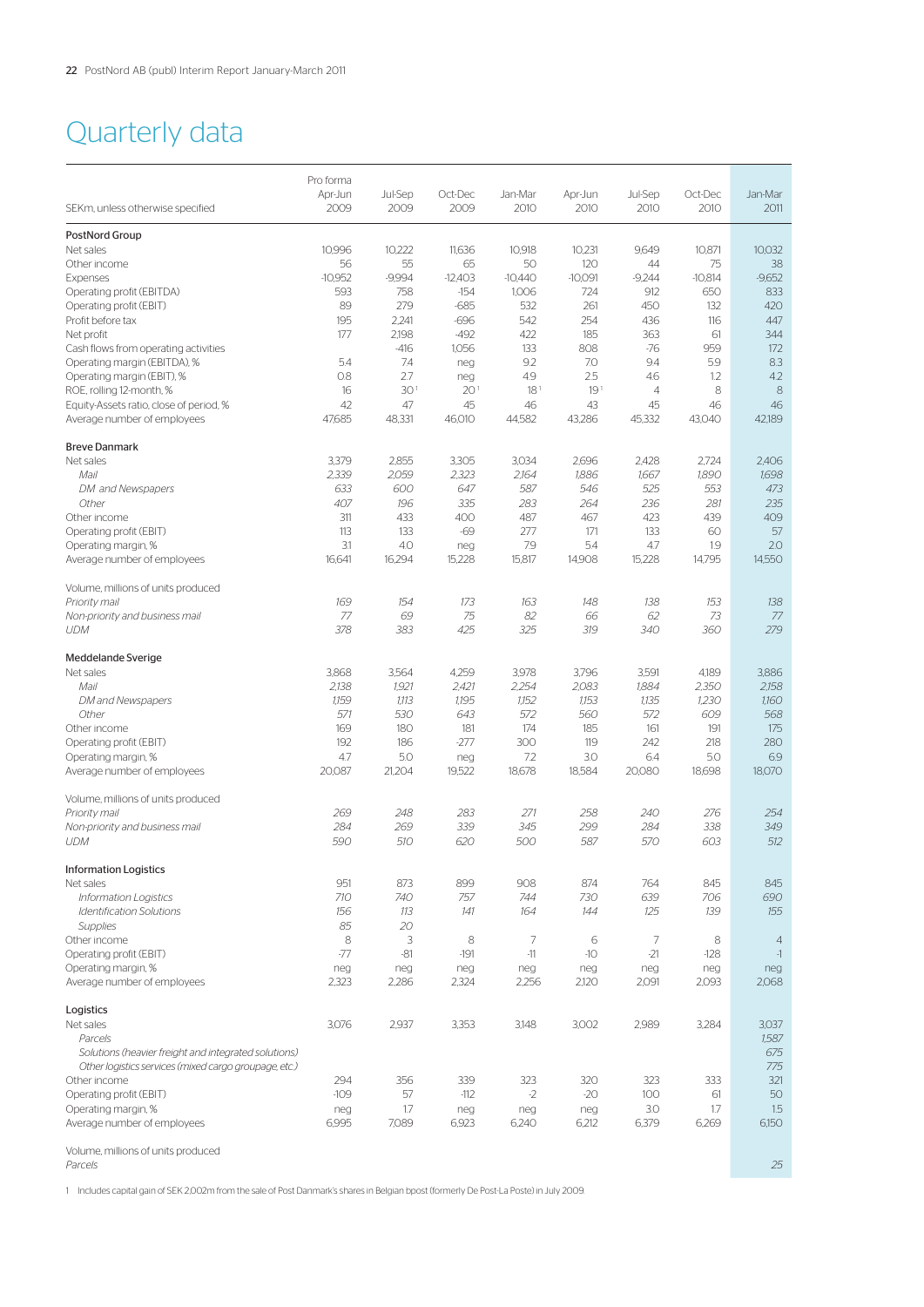PostNord AB (publ) Interim Report January-March 2011 23